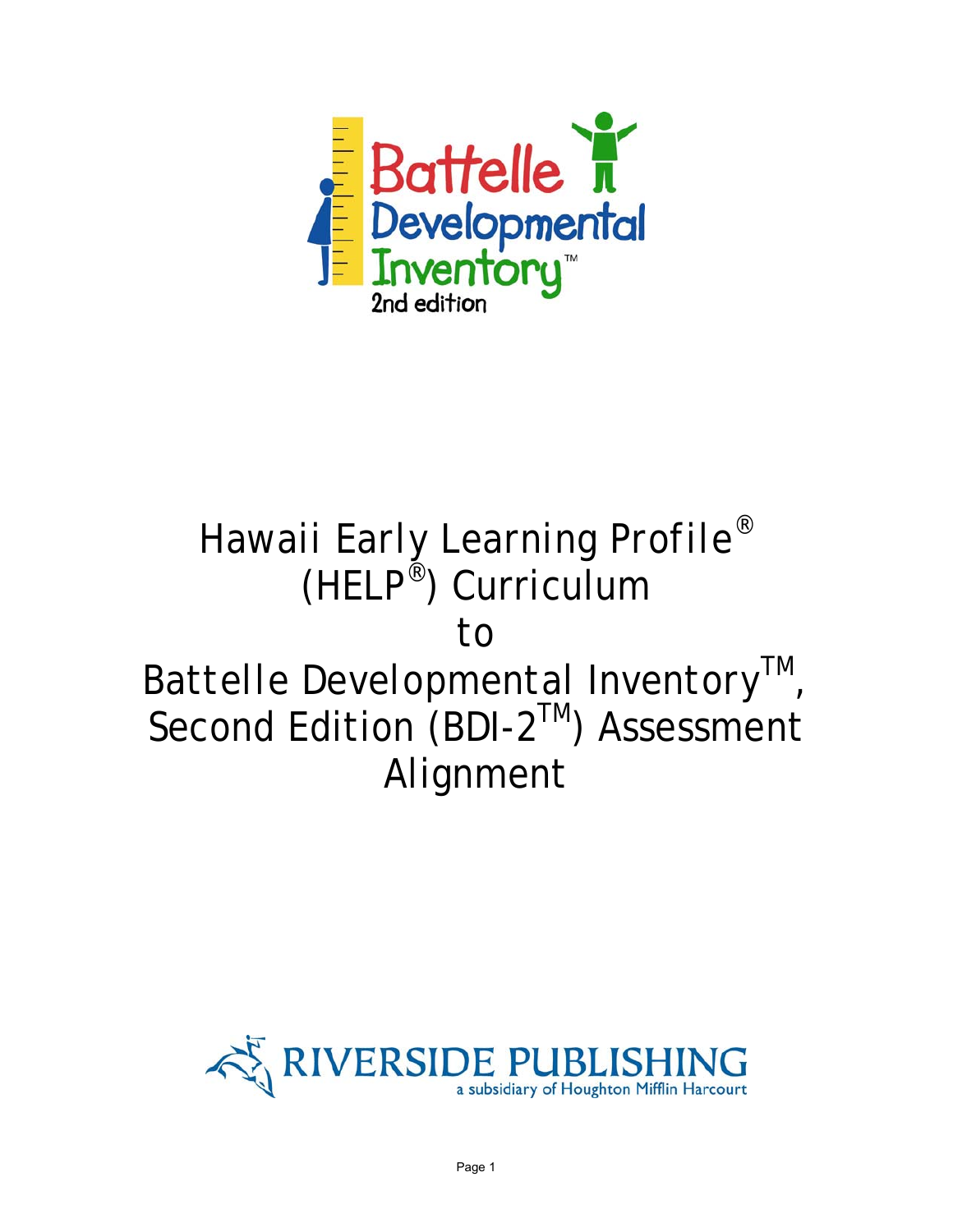Copyright © 1984, 2005 by Linc Associates. All rights reserved. Copyright © 2008 by The Riverside Publishing Company. All rights reserved.

Permission is granted to reproduce this document.

*Battelle Developmental Inventory*, Second Edition, *BDI-2*, and the *BDI-2* logo are trademarks of the Houghton Mifflin Harcourt Publishing Company.

*Hawaii Early Learning Profile* and *HELP* are registered trademarks of VORT Corporation.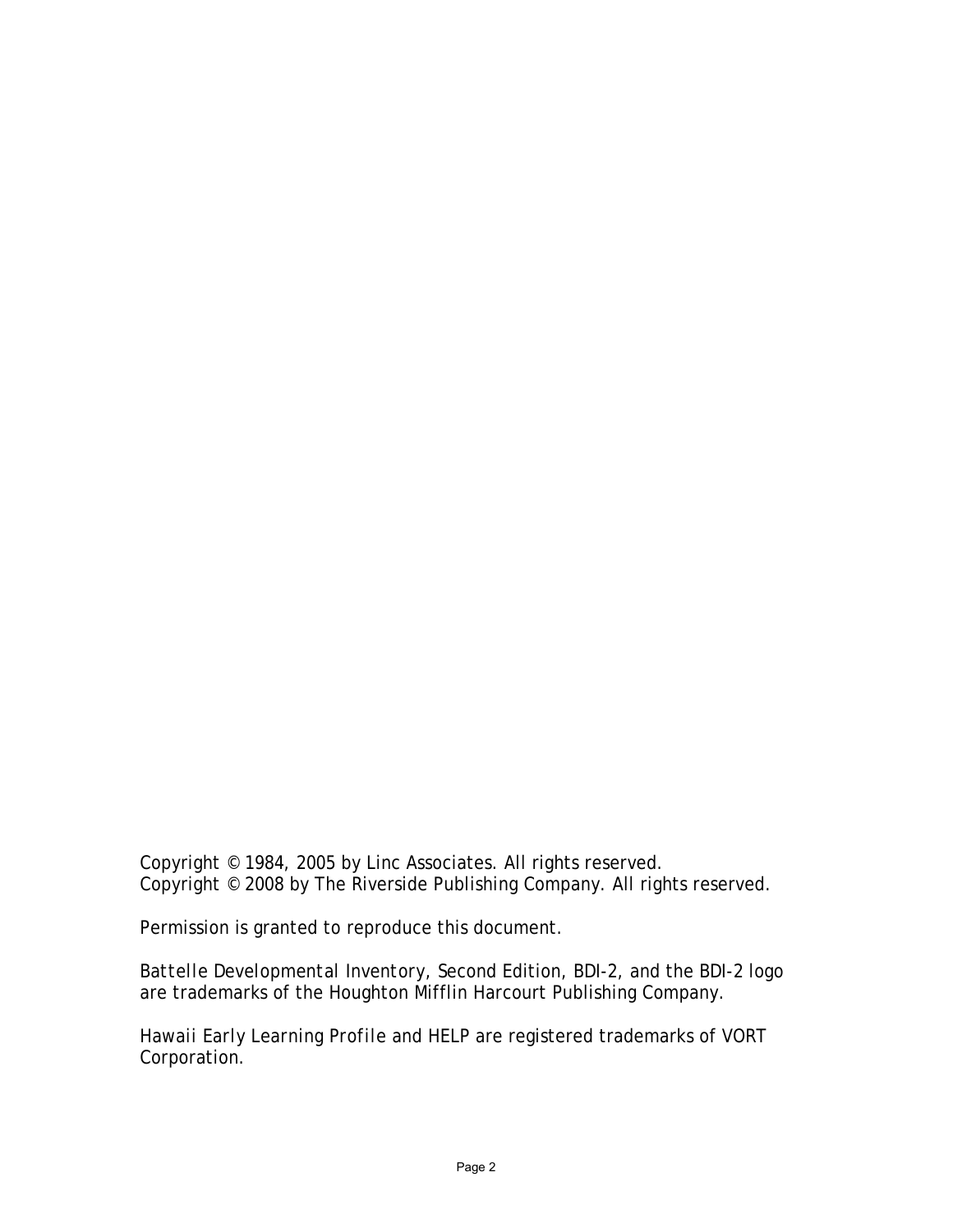The following table contains an alignment of the instructional activities found in the *HELP* Activity Guide (ages 0-3) and the *HELP* for Preschoolers-Assessment and Curriculum Guide (ages 3-6) to the developmental milestones measured in the *BDI-2*.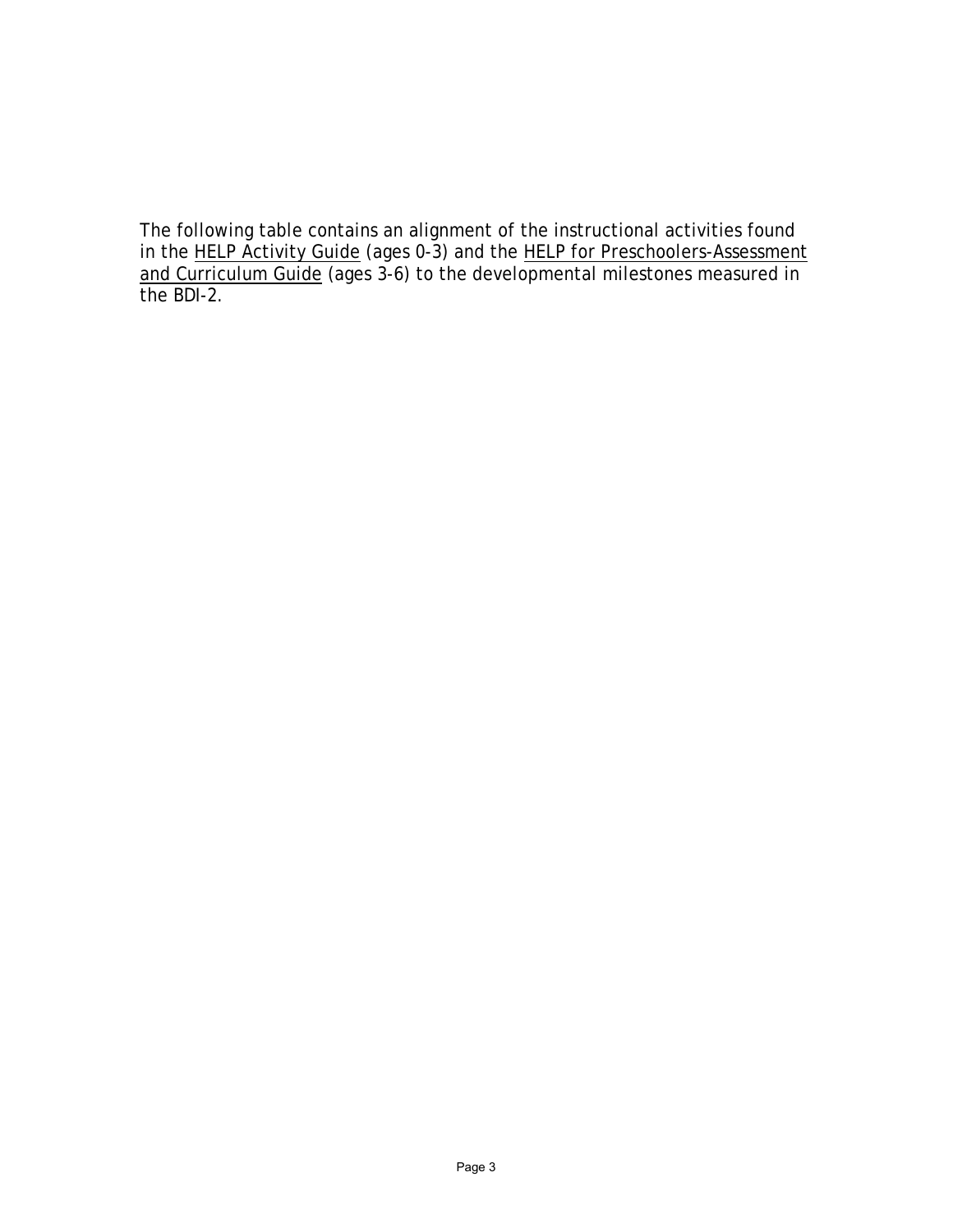| <b>Help Activity Guide</b> | <b>BDI-2 Developmental Milestone</b> | <b>Help Activity Guide</b> | <b>BDI-2 Developmental Milestone</b> |
|----------------------------|--------------------------------------|----------------------------|--------------------------------------|
| Ages 0-3                   |                                      | Ages 0-3                   |                                      |
|                            |                                      |                            |                                      |
| Cognitive                  |                                      | Cognitive cont.            |                                      |
| 1.01                       | PC1                                  | 1.49                       |                                      |
| 1.02                       | AI2, AI4, PC1                        | 1.50                       | PC4                                  |
| 1.03                       | RC1, AM6                             | 1.51                       | <b>FM9, FM12</b>                     |
| 1.04                       | RC <sub>2</sub>                      | 1.52                       | PM <sub>3</sub>                      |
| 1.05                       | AM5, PC2                             | 1.53                       |                                      |
| 1.06                       | AI1, AM8, AM10                       | 1.54                       | RC <sub>5</sub>                      |
| 1.07                       | RC5, RC8                             | 1.55                       | RC7                                  |
| 1.08                       | AM4                                  | 1.56                       | <b>RC13</b>                          |
| 1.09                       | AM7                                  | 1.57                       | <b>FM13</b>                          |
| 1.10                       | RC4, AM6                             | 1.58                       | PM <sub>6</sub>                      |
| 1.11                       | SR4                                  | 1.59                       | SC <sub>9</sub>                      |
| 1.12                       | SR1, RC5                             | 1.60                       | AM14                                 |
| 1.13                       | FM3                                  | 1.61                       |                                      |
| 1.14                       | RA1, PC3                             | 1.62                       | <b>AM13</b>                          |
| 1.15                       | GM9, GM10                            | 1.63                       | PC7                                  |
| 1.16                       | RC4                                  | 1.64                       | PM <sub>6</sub>                      |
| 1.17                       | SR4, SR5                             | 1.65                       |                                      |
| 1.18                       | RC3                                  | 1.66                       | PC <sub>6</sub>                      |
| 1.19                       | AM6                                  | 1.67                       | <b>FM11</b>                          |
| 1.20                       | AM11                                 | 1.68                       |                                      |
| 1.21                       | AI8                                  | 1.69                       | PR2, PR6                             |
| 1.22                       |                                      | 1.70                       | RA6, RA7                             |
| 1.23                       |                                      | 1.71                       | PC7                                  |
| 1.24                       |                                      | 1.72                       | RA6                                  |
| 1.25                       | FM7, PM2                             | 1.73                       |                                      |
| 1.26                       | GM8, PM1, RA5                        | 1.74                       | RA <sub>2</sub>                      |
| 1.27                       | RC7                                  | 1.75                       |                                      |
| 1.28                       |                                      | 1.76                       | AM13                                 |
|                            |                                      |                            |                                      |
| 1.29                       | <b>FM23</b>                          | 1.77                       | AI15                                 |
| 1.30                       | RC1                                  | 1.78                       | AM16                                 |
| 1.31                       | AM13                                 | 1.79                       | RA <sub>2</sub>                      |
| 1.32                       | <b>AM11, RA3</b>                     | 1.80                       |                                      |
| 1.33                       | AI9, AM10                            | 1.81                       | <b>AM17</b>                          |
| 1.34                       |                                      | 1.82                       |                                      |
| 1.35                       |                                      | 1.83                       | RA4                                  |
| 1.36                       | <b>FM12</b>                          | 1.84                       |                                      |
| 1.37                       | PM <sub>3</sub>                      | 1.85                       | <b>PC12</b>                          |
| 1.38                       | <b>RC12</b>                          | 1.86                       | PC7                                  |
| 1.39                       |                                      | 1.87                       |                                      |
| 1.40                       | FM7, PM2                             | 1.88                       | PR <sub>3</sub>                      |
| 1.41                       |                                      | 1.89                       | RA4                                  |
| 1.42a                      | PC <sub>6</sub>                      | 1.90                       | SR <sub>8</sub>                      |
| 1.42 <sub>b</sub>          | PC6                                  | 1.91                       | RC9                                  |
| 1.43                       | <b>RC11</b>                          | 1.92                       | <b>RC38</b>                          |
| 1.44                       |                                      | 1.93                       | <b>RC12</b>                          |
| 1.45                       | PM <sub>2</sub>                      | 1.94                       |                                      |
| 1.46                       | RA3                                  | 1.95                       |                                      |
| 1.47                       | RA <sub>5</sub>                      | 1.96                       |                                      |
| 1.48                       | RC <sub>6</sub>                      | 1.97                       |                                      |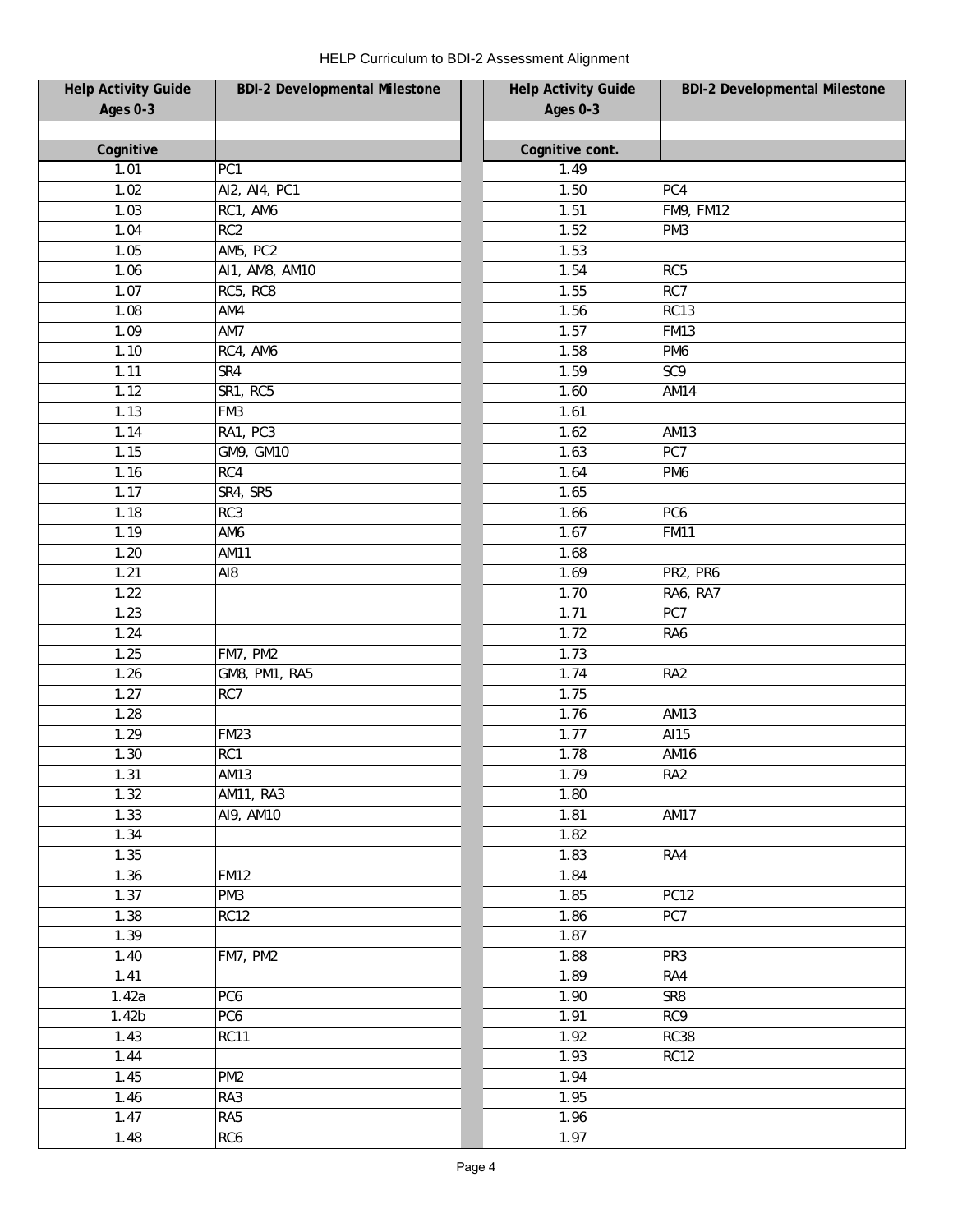| <b>Help Activity Guide</b> | <b>BDI-2 Developmental Milestone</b> | <b>Help Activity Guide</b> | <b>BDI-2 Developmental Milestone</b> |
|----------------------------|--------------------------------------|----------------------------|--------------------------------------|
| Ages 0-3                   |                                      | Ages 0-3                   |                                      |
|                            |                                      |                            |                                      |
| Cognitive cont.            |                                      | Cognitive cont.            |                                      |
| 1.98                       |                                      | 1.147                      |                                      |
| 1.99                       |                                      | 1.148                      | PM <sub>6</sub>                      |
| 1.100                      |                                      | 1.149                      | PC11                                 |
| 1.101                      |                                      | 1.150                      | RA8                                  |
| 1.102                      |                                      | 1.151                      | PC17                                 |
| 1.103                      |                                      | 1.152                      |                                      |
| 1.104                      |                                      | 1.153                      |                                      |
| 1.105                      |                                      | 1.154                      |                                      |
| 1.106                      | AM19                                 | 1.155                      |                                      |
| 1.107                      | PC8                                  | 1.156                      | RA9                                  |
| 1.108                      | PC <sub>13</sub>                     | 1.157                      | <b>PC14</b>                          |
| 1.109                      | RA6                                  | 1.158                      | PC14                                 |
| 1.110                      |                                      | 1.159                      | <b>RC13, RC14</b>                    |
| 1.111                      |                                      |                            |                                      |
| 1.112                      | <b>RC15</b>                          |                            |                                      |
| 1.113                      |                                      |                            |                                      |
| 1.114                      |                                      |                            |                                      |
| 1.115                      | PR <sub>3</sub>                      |                            |                                      |
| 1.116                      | RA4                                  |                            |                                      |
| 1.117                      |                                      |                            |                                      |
| 1.118                      |                                      |                            |                                      |
| 1.119                      |                                      |                            |                                      |
| 1.120                      |                                      |                            |                                      |
| 1.121                      |                                      |                            |                                      |
| 1.122                      | AI26                                 |                            |                                      |
| 1.123                      | RA8                                  |                            |                                      |
| 1.124                      |                                      |                            |                                      |
| 1.125                      | PC9                                  |                            |                                      |
| 1.126                      | SC33                                 |                            |                                      |
| 1.127                      | AM14                                 |                            |                                      |
| 1.128                      | AM14                                 |                            |                                      |
| 1.129                      | <b>RC10, PC9</b>                     |                            |                                      |
| 1.130                      | SR17                                 |                            |                                      |
| 1.131                      |                                      |                            |                                      |
| 1.132                      | <b>RC38</b>                          |                            |                                      |
| 1.133                      | RC18                                 |                            |                                      |
| 1.134                      | <b>RC13</b>                          |                            |                                      |
| 1.135                      |                                      |                            |                                      |
| 1.136                      | PC8                                  |                            |                                      |
| 1.137                      |                                      |                            |                                      |
| 1.138                      | SR22, SR26                           |                            |                                      |
| 1.139                      |                                      |                            |                                      |
| 1.140                      | $\overline{Al}16$                    |                            |                                      |
| 1.141                      | RC13                                 |                            |                                      |
| 1.142                      | PC9                                  |                            |                                      |
| 1.143                      | RC9                                  |                            |                                      |
| 1.144                      | <b>PC10</b>                          |                            |                                      |
| 1.145                      |                                      |                            |                                      |
| 1.146                      | <b>PC13</b>                          |                            |                                      |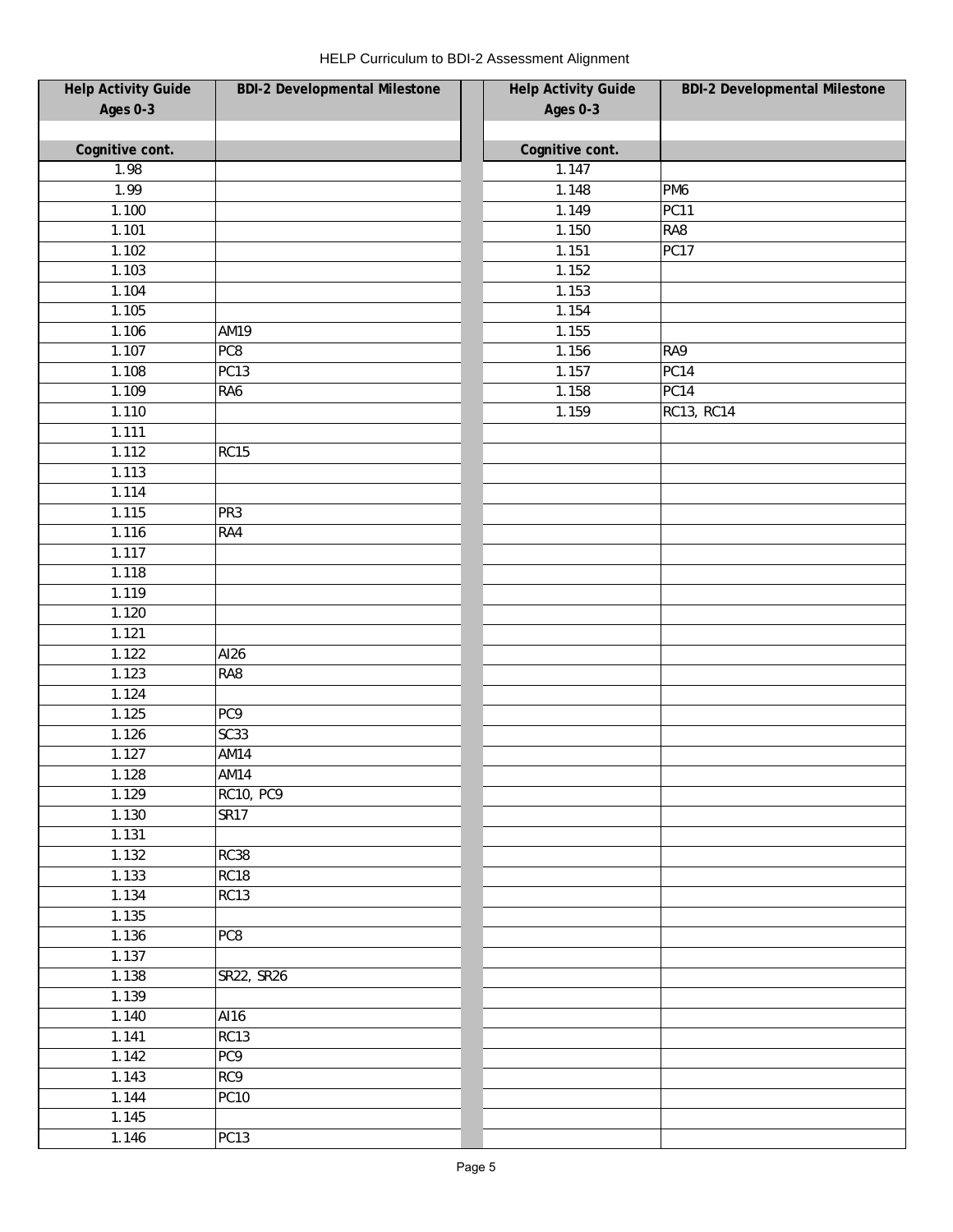| <b>Help Activity Guide</b> | <b>BDI-2 Developmental Milestone</b> | <b>Help Activity Guide</b> | <b>BDI-2 Developmental Milestone</b> |
|----------------------------|--------------------------------------|----------------------------|--------------------------------------|
| Ages 0-3                   |                                      | Ages 0-3                   |                                      |
|                            |                                      |                            |                                      |
| Language                   |                                      | Language cont.             |                                      |
| 2.01                       | EC1                                  | 2.50                       | <b>EC12</b>                          |
| 2.02                       |                                      | 2.51                       |                                      |
| 2.03                       |                                      | 2.52                       | <b>SR16</b>                          |
| 2.04                       | SC <sub>1</sub>                      | 2.53                       |                                      |
| 2.05                       | EC1                                  | 2.54                       | EC14                                 |
| 2.06                       |                                      | 2.55                       |                                      |
| 2.07                       | EC <sub>2</sub>                      | 2.56                       |                                      |
| 2.08                       | EC <sub>5</sub>                      | 2.57                       | <b>EC14</b>                          |
| 2.09                       |                                      | 2.58                       |                                      |
| 2.10                       |                                      | 2.59                       | <b>EC15</b>                          |
| 2.11                       | EC8                                  | 2.60                       | <b>EC20</b>                          |
| 2.12                       | AI9                                  | 2.61                       |                                      |
| 2.13                       | EC <sub>6</sub>                      | 2.62                       |                                      |
| 2.14                       | EC4                                  | 2.63                       | <b>EC17</b>                          |
| 2.15                       | SR3                                  | 2.64                       |                                      |
| 2.16                       | SR <sub>6</sub>                      | 2.65                       | <b>EC29</b>                          |
| 2.17                       | EC <sub>6</sub>                      | 2.66                       | <b>EC19</b>                          |
| 2.18                       | EC <sub>3</sub>                      | 2.67                       | EC17                                 |
| 2.19                       | EC7                                  | 2.68                       | <b>EC33</b>                          |
| 2.20                       | EC <sub>6</sub>                      | 2.69                       | EC <sub>26</sub>                     |
| 2.21                       | <b>EC10</b>                          | 2.70                       |                                      |
| 2.22                       | EC <sub>3</sub>                      | 2.71                       |                                      |
| 2.23                       | EC4                                  | 2.72                       |                                      |
| 2.24                       | <b>EC10</b>                          | 2.73                       | RC26, EC17                           |
| 2.25                       | EC <sub>5</sub>                      | 2.74                       | <b>RC16</b>                          |
| 2.26                       | RC9                                  | 2.75                       | RC7                                  |
| 2.27                       | EC13                                 | 2.76                       | PC11                                 |
| 2.28                       |                                      | 2.77                       | <b>EC27</b>                          |
| 2.29                       | EC <sub>6</sub>                      | 2.78                       | SR19, EC19                           |
| 2.30                       | AI12, AI14                           | 2.79                       | <b>EC29</b>                          |
| 2.31                       |                                      | 2.80                       |                                      |
| 2.32                       |                                      | 2.81                       |                                      |
| 2.33                       |                                      | 2.82                       |                                      |
| 2.34                       |                                      | 2.83                       |                                      |
| 2.35                       |                                      | 2.84                       |                                      |
| 2.36                       |                                      | 2.85                       | <b>EC11</b>                          |
| 2.37                       | EC12                                 | 2.86                       |                                      |
| 2.38                       | EC9, EC14                            | 2.87                       |                                      |
| 2.39                       | AI15                                 | 2.88                       | <b>EC16</b>                          |
| 2.40                       |                                      | 2.89                       | <b>SR23</b>                          |
| 2.41                       | EC21                                 | 2.90                       |                                      |
| 2.42                       |                                      | 2.91                       | <b>AM19</b>                          |
| 2.43                       |                                      | 2.92                       | EC28                                 |
| 2.44                       | EC14                                 | 2.93                       |                                      |
| 2.45                       | <b>EC12</b>                          | 2.94                       | <b>RA17</b>                          |
| 2.46                       | <b>SC12</b>                          | 2.95                       |                                      |
| 2.47                       |                                      | 2.96                       | <b>EC20</b>                          |
| 2.48                       |                                      | 2.97                       | EC22                                 |
| 2.49                       | AI12                                 | 2.98                       | EC <sub>28</sub>                     |
|                            |                                      |                            |                                      |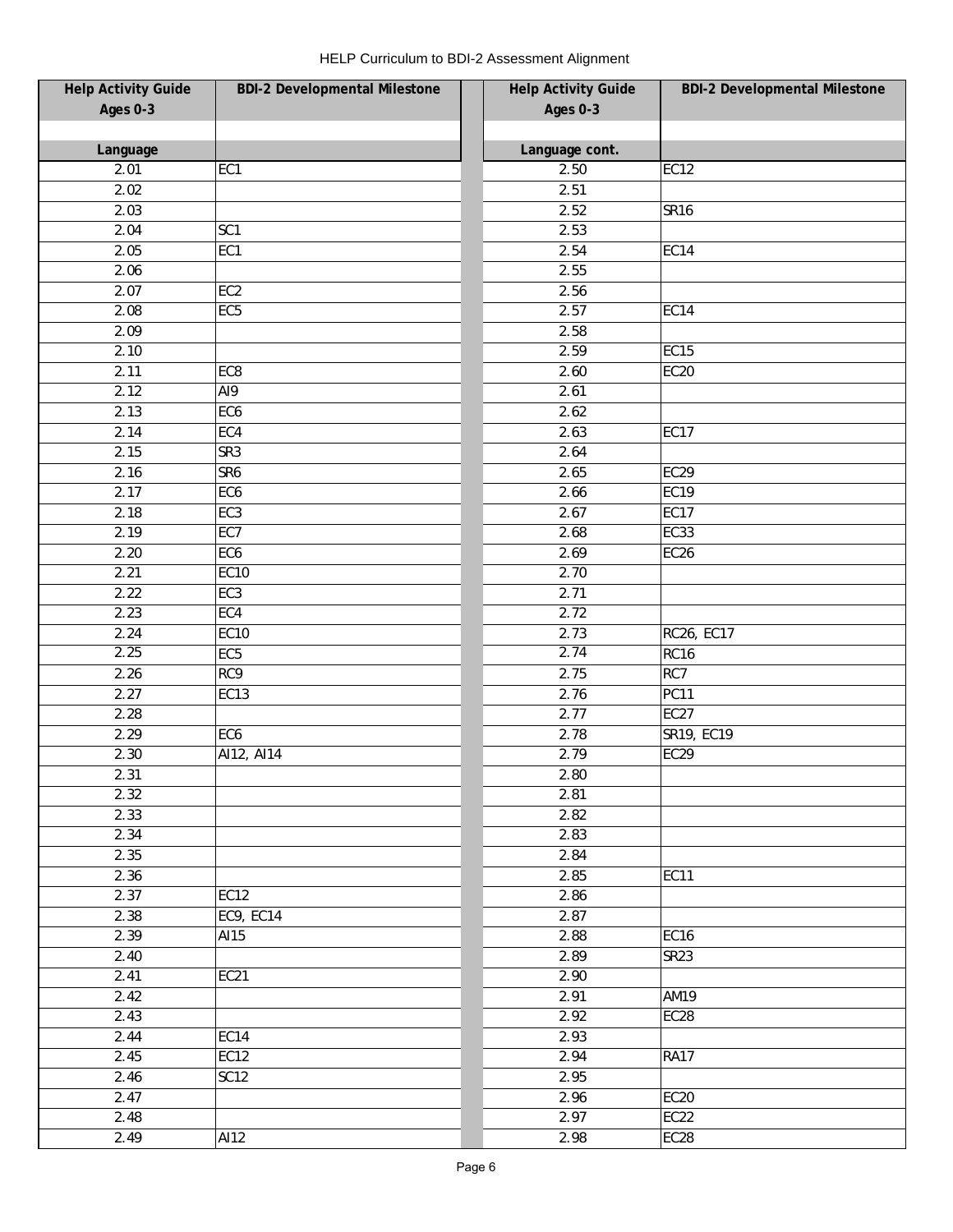| HELP Curriculum to BDI-2 Assessment Alignment |  |  |
|-----------------------------------------------|--|--|
|-----------------------------------------------|--|--|

|                                 | <b>BDI-2 Developmental Milestone</b> |                                 | <b>BDI-2 Developmental Milestone</b> |
|---------------------------------|--------------------------------------|---------------------------------|--------------------------------------|
| Help Activity Guide<br>Ages 0-3 |                                      | Help Activity Guide<br>Ages 0-3 |                                      |
|                                 |                                      |                                 |                                      |
| Language cont.                  |                                      |                                 |                                      |
| 2.99                            | EC <sub>28</sub>                     |                                 |                                      |
| 2.100                           |                                      |                                 |                                      |
|                                 |                                      |                                 |                                      |
|                                 |                                      |                                 |                                      |
|                                 |                                      |                                 |                                      |
|                                 |                                      |                                 |                                      |
|                                 |                                      |                                 |                                      |
|                                 |                                      |                                 |                                      |
|                                 |                                      |                                 |                                      |
|                                 |                                      |                                 |                                      |
|                                 |                                      |                                 |                                      |
|                                 |                                      |                                 |                                      |
|                                 |                                      |                                 |                                      |
|                                 |                                      |                                 |                                      |
|                                 |                                      |                                 |                                      |
|                                 |                                      |                                 |                                      |
|                                 |                                      |                                 |                                      |
|                                 |                                      |                                 |                                      |
|                                 |                                      |                                 |                                      |
|                                 |                                      |                                 |                                      |
|                                 |                                      |                                 |                                      |
|                                 |                                      |                                 |                                      |
|                                 |                                      |                                 |                                      |
|                                 |                                      |                                 |                                      |
|                                 |                                      |                                 |                                      |
|                                 |                                      |                                 |                                      |
|                                 |                                      |                                 |                                      |
|                                 |                                      |                                 |                                      |
|                                 |                                      |                                 |                                      |
|                                 |                                      |                                 |                                      |
|                                 |                                      |                                 |                                      |
|                                 |                                      |                                 |                                      |
|                                 |                                      |                                 |                                      |
|                                 |                                      |                                 |                                      |
|                                 |                                      |                                 |                                      |
|                                 |                                      |                                 |                                      |
|                                 |                                      |                                 |                                      |
|                                 |                                      |                                 |                                      |
|                                 |                                      |                                 |                                      |
|                                 |                                      |                                 |                                      |
|                                 |                                      |                                 |                                      |
|                                 |                                      |                                 |                                      |
|                                 |                                      |                                 |                                      |
|                                 |                                      |                                 |                                      |
|                                 |                                      |                                 |                                      |
|                                 |                                      |                                 |                                      |
|                                 |                                      |                                 |                                      |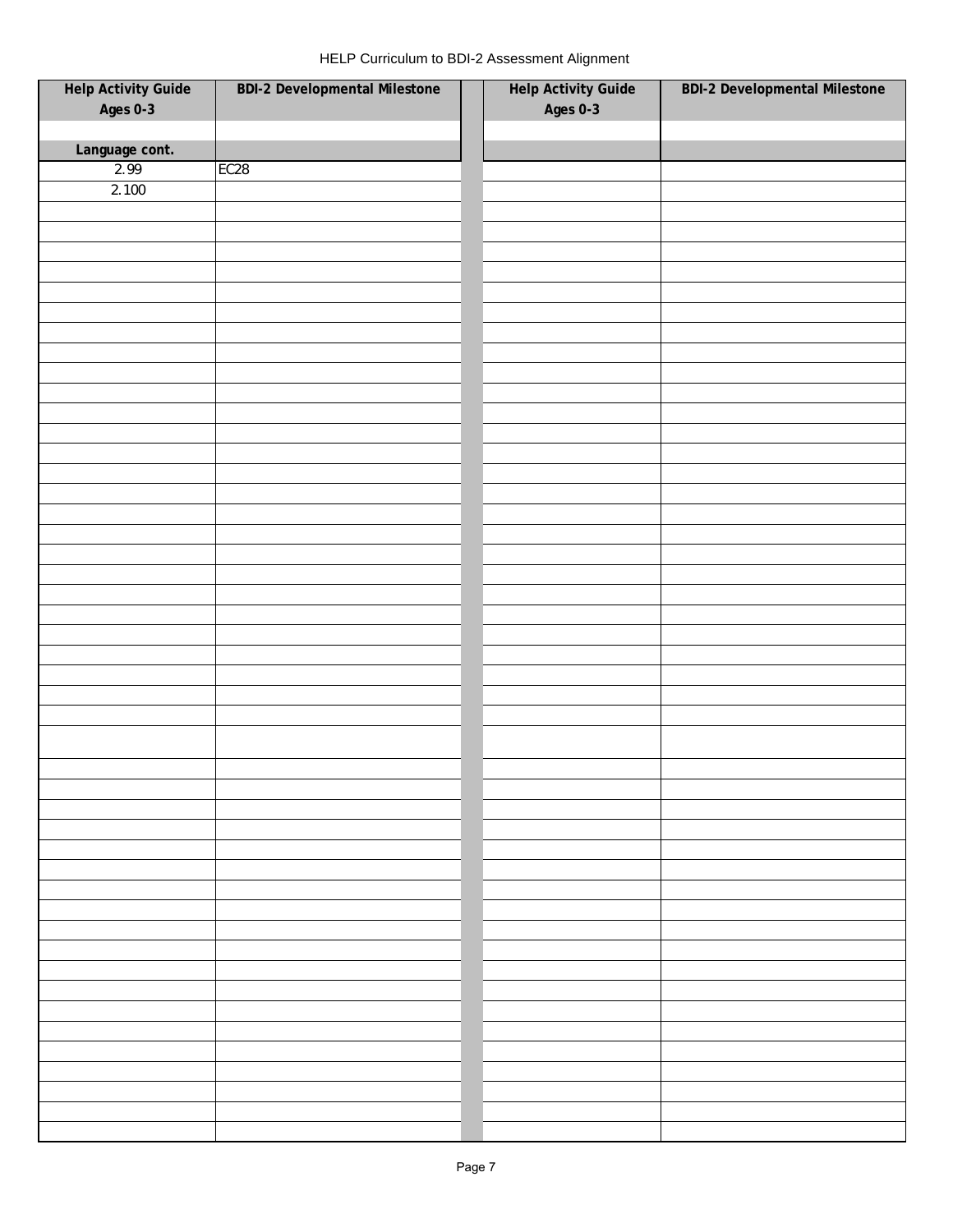| <b>Help Activity Guide</b> | <b>BDI-2 Developmental Milestone</b> | <b>Help Activity Guide</b> | <b>BDI-2 Developmental Milestone</b> |
|----------------------------|--------------------------------------|----------------------------|--------------------------------------|
| Ages 0-3                   |                                      | Ages 0-3                   |                                      |
|                            |                                      |                            |                                      |
| <b>Gross Motor</b>         |                                      | Gross Motor cont.          |                                      |
| 3.01                       |                                      | 3.51                       |                                      |
| 3.02                       |                                      | 3.52                       | GM15                                 |
| 3.03                       | GM <sub>3</sub>                      | 3.53                       | GM14                                 |
| 3.04                       | GM <sub>3</sub>                      | 3.54                       | GM15                                 |
| 3.05                       | GM4                                  | 3.55                       |                                      |
| 3.06                       | GM1                                  | 3.56                       |                                      |
| 3.07                       | GM3                                  | 3.57                       |                                      |
| 3.08                       |                                      | 3.58                       | <b>GM17</b>                          |
| 3.09                       |                                      | 3.59                       | GM15                                 |
| 3.10                       |                                      | 3.60                       | GM19                                 |
| 3.11                       |                                      | 3.61                       |                                      |
| 3.12                       |                                      | 3.62                       |                                      |
| 3.13                       |                                      | 3.63                       |                                      |
| 3.14                       |                                      | 3.64                       |                                      |
| 3.15                       |                                      | 3.65                       | GM18                                 |
| 3.16                       | GM4                                  | 3.66                       |                                      |
| 3.17                       | <b>GM11</b>                          | 3.67                       |                                      |
| 3.18                       |                                      | 3.68                       | GM19                                 |
| 3.19                       |                                      | 3.69                       |                                      |
| 3.20                       | GM7                                  | 3.70                       |                                      |
| 3.21                       | GM2                                  | 3.71                       | GM19                                 |
| 3.23                       | GM14                                 | 3.72                       | GM18                                 |
| 3.24                       |                                      | 3.73                       |                                      |
| 3.25                       |                                      | 3.74                       |                                      |
| 3.26                       |                                      | 3.75                       | GM23                                 |
| 3.27                       |                                      | 3.76                       | GM30                                 |
| 3.28                       |                                      | 3.77                       |                                      |
| 3.29                       | GM13                                 | 3.78                       | GM20                                 |
| 3.30                       | <b>GM12</b>                          | 3.79                       | GM21                                 |
| 3.31                       |                                      | 3.80                       |                                      |
| 3.32                       | GM6                                  | 3.81                       | $\overline{GM}27$                    |
| 3.33                       | GM13                                 | 3.82                       | GM36                                 |
| 3.34                       |                                      | 3.83                       |                                      |
| 3.35                       |                                      | 3.84                       | GM28                                 |
| 3.36                       | GM14                                 | 3.85                       | GM31                                 |
| 3.37                       | GM7                                  | 3.86                       |                                      |
| 3.38                       |                                      | 3.87                       |                                      |
| 3.39                       |                                      | 3.88                       | GM43                                 |
| 3.40                       |                                      | 3.89                       |                                      |
| 3.41                       |                                      | 3.90                       | GM25                                 |
| 3.42                       |                                      | 3.91                       |                                      |
| 3.43                       |                                      | 3.92                       |                                      |
| 3.44                       |                                      | 3.93                       |                                      |
| 3.45                       | GM16                                 | 3.94                       |                                      |
| 3.46                       | GM16                                 | 3.95                       |                                      |
| 3.47                       | GM16                                 | 3.96                       | GM28                                 |
| 3.48                       |                                      | 3.97                       | GM43                                 |
| 3.49                       |                                      | 3.98                       |                                      |
| 3.50                       |                                      | 3.99                       | GM27                                 |
|                            |                                      |                            |                                      |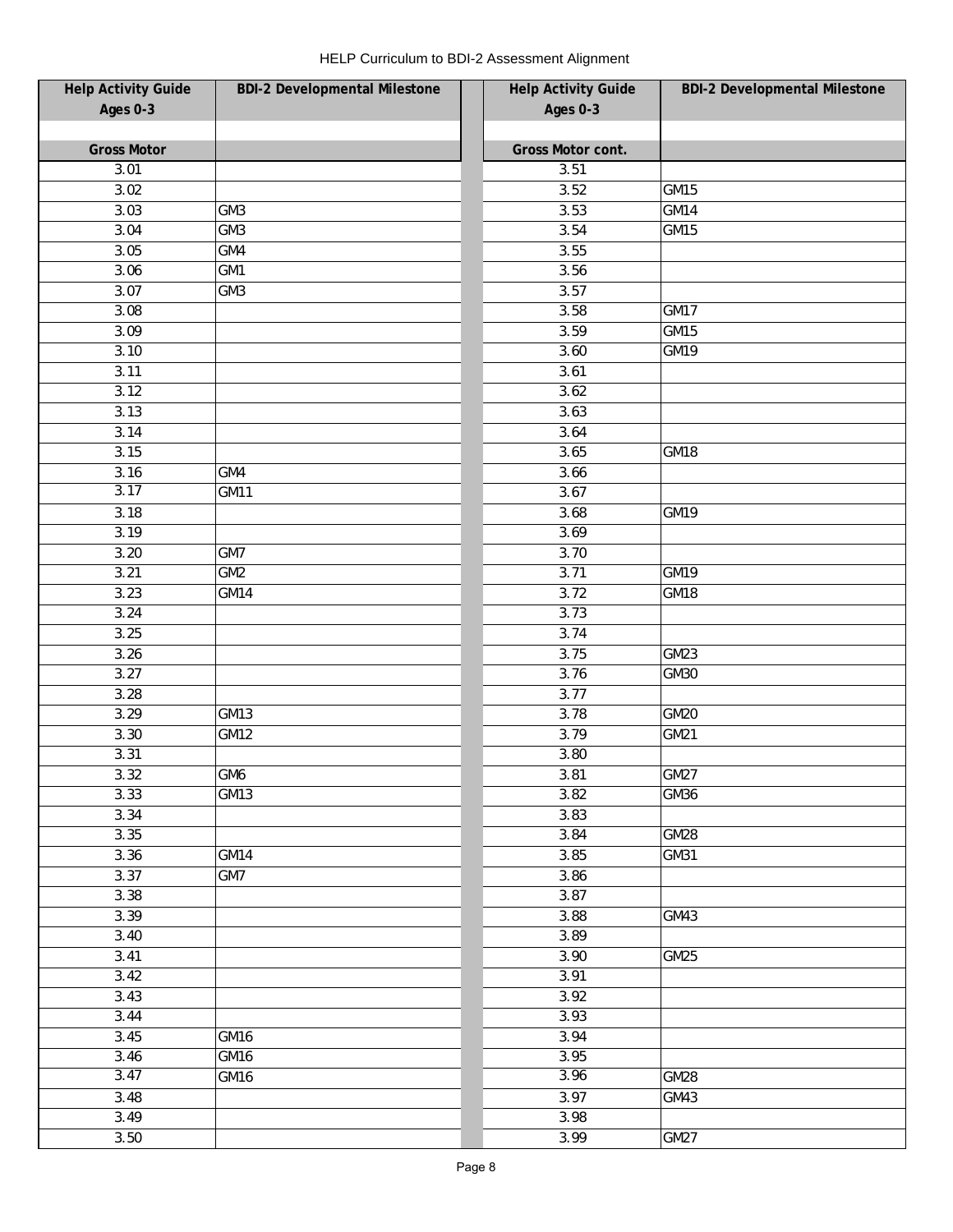| <b>Help Activity Guide</b> | <b>BDI-2 Developmental Milestone</b> | <b>Help Activity Guide</b> | <b>BDI-2 Developmental Milestone</b> |
|----------------------------|--------------------------------------|----------------------------|--------------------------------------|
| Ages 0-3                   |                                      | Ages 0-3                   |                                      |
|                            |                                      |                            |                                      |
| Gross Motor cont.          |                                      |                            |                                      |
| 3.100                      |                                      |                            |                                      |
| 3.101                      | GM26                                 |                            |                                      |
| 3.102                      |                                      |                            |                                      |
| 3.103                      |                                      |                            |                                      |
| 3.104                      | GM23                                 |                            |                                      |
| 3.105                      |                                      |                            |                                      |
| 3.106                      | GM25                                 |                            |                                      |
| 3.107                      | GM32                                 |                            |                                      |
| 3.108                      |                                      |                            |                                      |
| 3.109                      | GM41                                 |                            |                                      |
| 3.110                      |                                      |                            |                                      |
| 3.111                      | GM37                                 |                            |                                      |
| 3.112                      |                                      |                            |                                      |
| 3.113                      | GM35                                 |                            |                                      |
| 3.114                      | GM29                                 |                            |                                      |
| 3.115                      | GM26                                 |                            |                                      |
| 3.116                      | GM32                                 |                            |                                      |
| 3.117                      |                                      |                            |                                      |
| 3.118                      |                                      |                            |                                      |
| 3.119                      |                                      |                            |                                      |
| 3.120                      |                                      |                            |                                      |
| 3.121                      |                                      |                            |                                      |
| 3.122                      |                                      |                            |                                      |
| 3.123                      | GM29                                 |                            |                                      |
| 3.124                      |                                      |                            |                                      |
| 3.125                      |                                      |                            |                                      |
| 3.126                      |                                      |                            |                                      |
| 3.127                      |                                      |                            |                                      |
| 3.128                      |                                      |                            |                                      |
| 3.129                      |                                      |                            |                                      |
| 3.130                      |                                      |                            |                                      |
| 3.131                      | GM29, GM34                           |                            |                                      |
| 3.132                      |                                      |                            |                                      |
| 3.133                      | GM39                                 |                            |                                      |
| 3.134                      | GM32                                 |                            |                                      |
| 3.135                      | GM23                                 |                            |                                      |
| 3.136                      |                                      |                            |                                      |
| 3.137                      |                                      |                            |                                      |
| 3.138                      | GM38                                 |                            |                                      |
| 3.139                      |                                      |                            |                                      |
| 3.140                      | GM29, GM34                           |                            |                                      |
| 3.141                      | GM34                                 |                            |                                      |
| 3.142                      | <b>GM37</b>                          |                            |                                      |
| 3.143                      | GM32                                 |                            |                                      |
| 3.144                      |                                      |                            |                                      |
| 3.145                      |                                      |                            |                                      |
| 3.146                      |                                      |                            |                                      |
|                            |                                      |                            |                                      |
|                            |                                      |                            |                                      |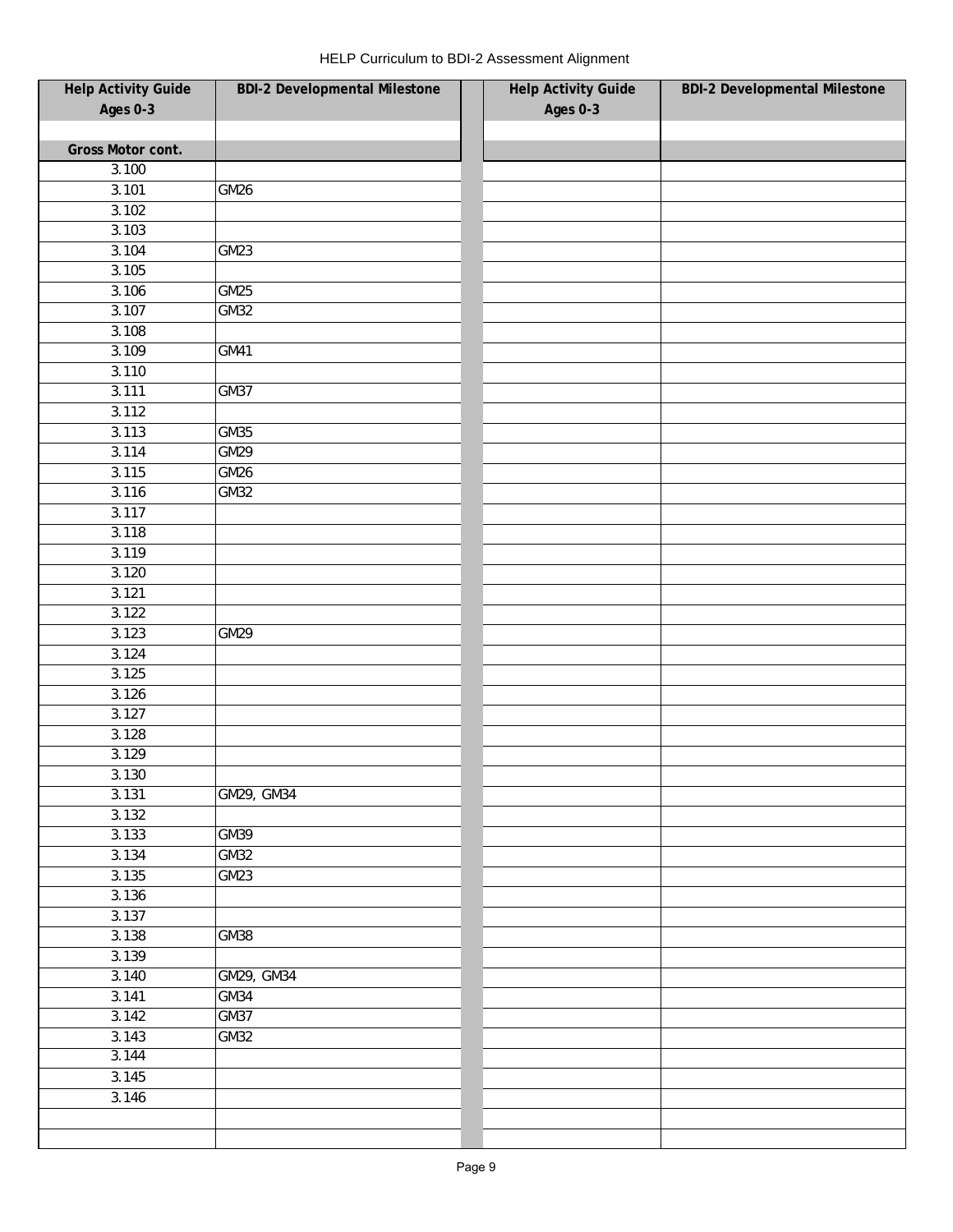| <b>Help Activity Guide</b> | <b>BDI-2 Developmental Milestone</b> | <b>Help Activity Guide</b> | <b>BDI-2 Developmental Milestone</b> |
|----------------------------|--------------------------------------|----------------------------|--------------------------------------|
| Ages 0-3                   |                                      | Ages 0-3                   |                                      |
|                            |                                      |                            |                                      |
| <b>Fine Motor</b>          |                                      | Fine Motor cont.           |                                      |
| 4.01                       | AM <sub>5</sub>                      | 4.50                       | PM <sub>3</sub>                      |
| 4.02                       |                                      | 4.51                       | <b>FM14</b>                          |
| 4.03                       | AM <sub>5</sub>                      | 4.52                       | <b>FM10</b>                          |
| 4.04                       | AM1                                  | 4.53                       | PM8                                  |
| 4.05                       | AM <sub>5</sub>                      | 4.54                       |                                      |
| 4.06                       | AM1                                  | 4.55                       | <b>FM16</b>                          |
| 4.07                       | GM <sub>5</sub>                      | 4.56                       | PM <sub>3</sub>                      |
| 4.08                       | GM8                                  | 4.57                       |                                      |
| 4.09                       | AM <sub>2</sub>                      | 4.58                       |                                      |
| 4.10                       | AM1                                  | 4.59                       | PM8                                  |
| 4.11                       | AM3                                  | 4.60                       |                                      |
| 4.12                       | FM1                                  | 4.61                       | PM7                                  |
| 4.13                       | FM4                                  | 4.62                       |                                      |
| 4.14                       | AM <sub>5</sub>                      | 4.63                       | <b>FM14</b>                          |
| 4.15                       | FM1, FM5                             | 4.64                       | PM <sub>5</sub>                      |
| 4.16                       | PM <sub>1</sub>                      | 4.65                       | <b>FM15</b>                          |
| 4.17                       | AM1                                  | 4.66                       | PM <sub>5</sub>                      |
| 4.18                       | AM7                                  | 4.67                       |                                      |
| 4.19                       | AM3                                  | 4.68                       |                                      |
| 4.20                       |                                      | 4.69                       | PM9                                  |
| 4.21                       | FM <sub>2</sub>                      | 4.70                       |                                      |
| 4.22                       | FM3                                  | 4.71                       | <b>PM10</b>                          |
| 4.23                       |                                      | 4.72                       | PM9                                  |
| 4.24                       | AM7                                  | 4.73                       | PM8                                  |
| 4.25                       | FM1, FM5                             | 4.74                       | <b>FM17</b>                          |
| 4.26                       |                                      | 4.75                       | <b>PM10</b>                          |
| 4.27                       | PM <sub>1</sub>                      | 4.76                       | FM23, FM23                           |
| 4.28                       | FM4                                  | 4.77                       | PM9                                  |
| 4.29                       | <b>FM6, PM1</b>                      | 4.78                       | <b>FM16</b>                          |
| 4.30                       | FM4                                  | 4.79                       |                                      |
| 4.31                       | FM6                                  | 4.80                       | <b>FM17</b>                          |
| 4.32                       | PC <sub>2</sub>                      | 4.81                       | <b>FM26</b>                          |
| 4.33                       | FM9                                  | 4.82                       | <b>PM12</b>                          |
| 4.34                       |                                      | 4.83                       | <b>FM18</b>                          |
| 4.35                       |                                      | 4.84                       |                                      |
| 4.36                       | PM8                                  | 4.85                       | <b>FM24</b>                          |
| 4.37                       | PM <sub>2</sub>                      | 4.86                       | <b>PM11</b>                          |
| 4.38                       | FM7                                  | 4.87                       | PM9                                  |
| 4.39                       |                                      | 4.88                       | <b>FM26</b>                          |
| 4.40                       |                                      | 4.89                       | <b>FM16</b>                          |
| 4.41                       |                                      | 4.90                       |                                      |
| 4.42                       |                                      | 4.91                       |                                      |
| 4.43                       | FM8                                  | $\overline{4.92}$          |                                      |
| 4.44                       | FM6                                  | 4.93                       |                                      |
| 4.45                       | <b>FM10</b>                          |                            |                                      |
| 4.46                       |                                      |                            |                                      |
| 4.47                       |                                      |                            |                                      |
| 4.48                       |                                      |                            |                                      |
| 4.49                       |                                      |                            |                                      |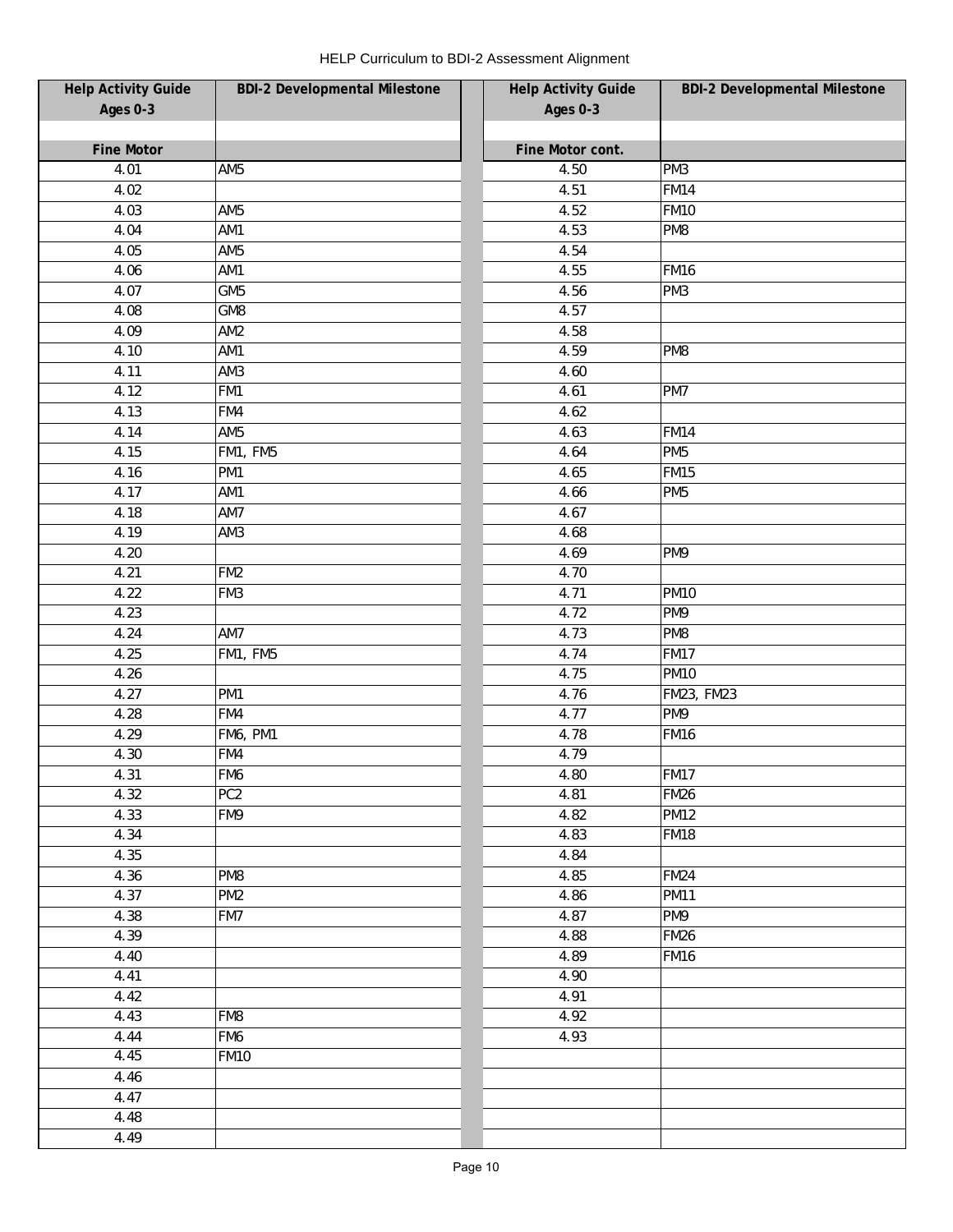| <b>Help Activity Guide</b> | <b>BDI-2 Developmental Milestone</b> | <b>Help Activity Guide</b> | <b>BDI-2 Developmental Milestone</b> |
|----------------------------|--------------------------------------|----------------------------|--------------------------------------|
| Ages 0-3                   |                                      | Ages 0-3                   |                                      |
|                            |                                      |                            |                                      |
| <b>Social Emotional</b>    |                                      | Social Emotional cont.     |                                      |
| 5.01                       | AI2, AI4                             | 5.50                       | AI20                                 |
| 5.02                       | AI1                                  | 5.51                       | AI13                                 |
| 5.03                       |                                      | 5.52a                      | <b>SR17</b>                          |
| 5.04                       | AI1                                  | 5.52 <sub>b</sub>          | <b>SR21</b>                          |
| 5.05                       | AI2, PC1                             | 5.53                       | AI13, SR3, SR11                      |
| 5.06                       |                                      | 5.54                       | <b>SR15</b>                          |
| 5.07                       | AI6, SR1, SR11                       | 5.55                       | <b>SR15</b>                          |
| 5.08                       |                                      | 5.56                       |                                      |
| 5.09                       |                                      | 5.57                       |                                      |
| 5.10                       | AI10                                 | 5.58                       | <b>PI1, PI4</b>                      |
| 5.11                       |                                      | 5.59                       | <b>PI3, PI5</b>                      |
| 5.12                       | AI6                                  | 5.60                       | AM9                                  |
| 5.13                       | AI7, SR3, SR11                       | 5.61                       | <b>SR14</b>                          |
| 5.14                       | PC3                                  | 5.62                       |                                      |
| 5.15                       | AI9, SR2, AM10                       | 5.63                       | PI9                                  |
| 5.16                       | SR <sub>8</sub>                      | 5.64                       | <b>PI11</b>                          |
| 5.17                       |                                      | 5.65                       | <b>SR24</b>                          |
| 5.18                       | SR <sub>2</sub>                      | 5.66                       | PI <sub>6</sub>                      |
| 5.19                       | AI9, AM10                            | 5.67                       |                                      |
| 5.20                       | AI11                                 | 5.68                       | SR9                                  |
| 5.21                       | AI4                                  | 5.69                       | AI11                                 |
|                            |                                      |                            |                                      |
| 5.22                       | AI <sub>5</sub>                      | 5.70                       | PI <sub>2</sub>                      |
| 5.23                       | SR <sub>8</sub>                      | 5.71                       | AI24                                 |
| 5.24                       | AI3                                  | 5.72                       |                                      |
| 5.25                       | AI11                                 | 5.73                       | <b>SR12</b>                          |
| 5.26                       | <b>SR14</b>                          | 5.74                       |                                      |
| 5.27                       |                                      | 5.75                       |                                      |
| 5.28                       | SR8                                  | 5.76                       | PI <sub>6</sub>                      |
| 5.29                       |                                      | 5.77                       |                                      |
| 5.30                       | AI7, AI8, AI10                       | 5.78                       |                                      |
| 5.31                       | AI11                                 | 5.79                       |                                      |
| 5.32                       |                                      | 5.80                       |                                      |
| 5.33                       |                                      | 5.81                       | SR9                                  |
| 5.34                       | <b>SR10</b>                          | 5.82                       |                                      |
| 5.35                       |                                      | 5.83                       | SR22, SR26                           |
| 5.36                       | PC <sub>5</sub>                      | 5.84                       |                                      |
| 5.37                       | PC <sub>5</sub>                      | 5.85                       | AI21                                 |
| 5.38                       | AI19                                 | 5.86                       | SR7                                  |
| 5.39                       | SR7                                  | 5.87                       |                                      |
| 5.40                       |                                      | 5.88                       | PR <sub>1</sub>                      |
| 5.41                       | SR7                                  | 5.89                       |                                      |
| 5.42                       |                                      | 5.90                       |                                      |
| 5.43                       | <b>SR10</b>                          | 5.91                       |                                      |
| 5.44                       | SR3, SR11, RA16                      | 5.92                       |                                      |
| 5.45                       | <b>SR12</b>                          | 5.93                       | PI12, PI16                           |
| 5.46                       | PI11, PI12, PI15                     | 5.94                       | <b>SR13</b>                          |
| 5.47                       | AI8                                  |                            |                                      |
| 5.48                       |                                      |                            |                                      |
| 5.49                       |                                      |                            |                                      |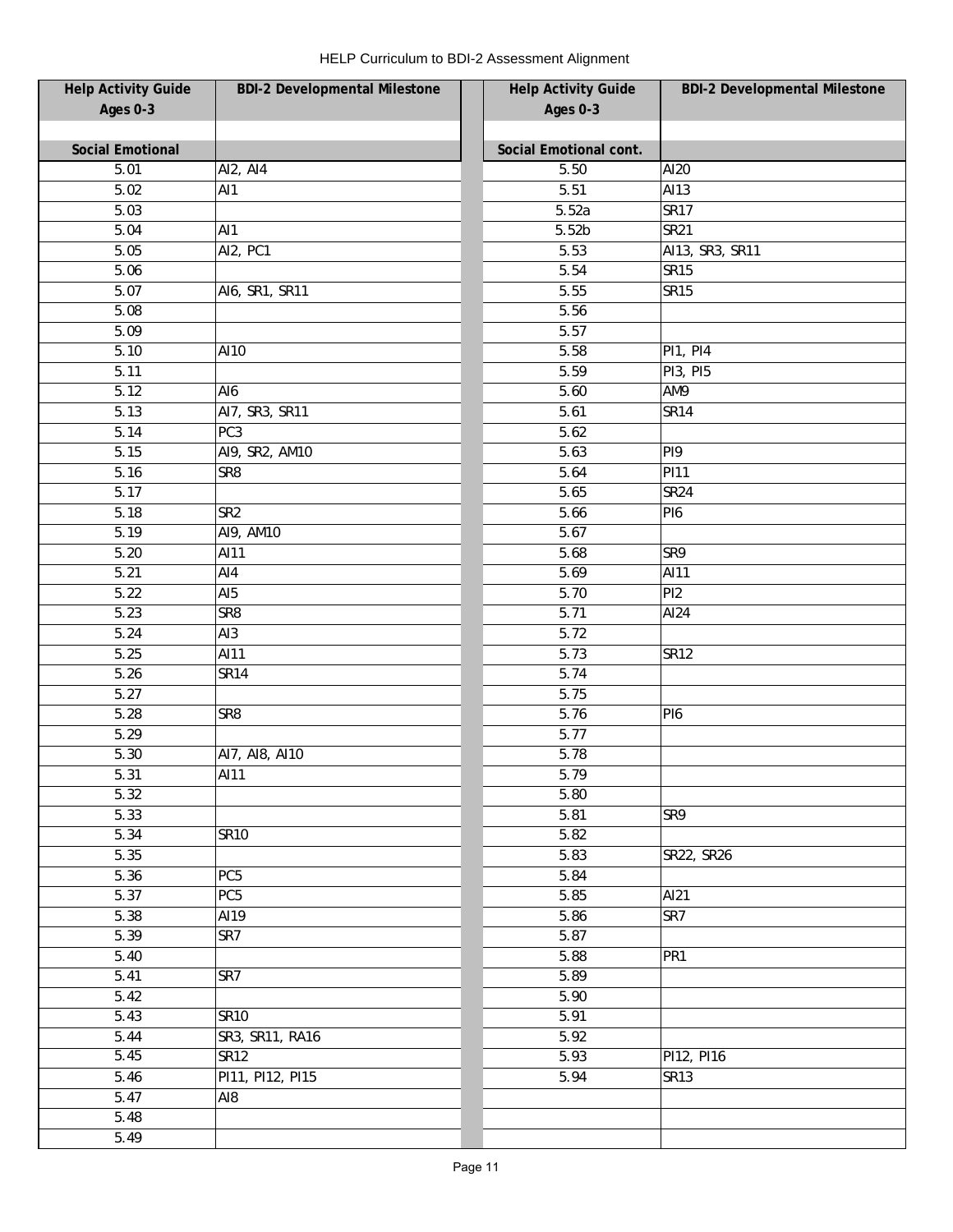| <b>Help Activity Guide</b> | <b>BDI-2 Developmental Milestone</b> | <b>Help Activity Guide</b> | <b>BDI-2 Developmental Milestone</b> |
|----------------------------|--------------------------------------|----------------------------|--------------------------------------|
| Ages 0-3                   |                                      | Ages 0-3                   |                                      |
|                            |                                      |                            |                                      |
| Self-Help                  |                                      | Self-Help cont.            |                                      |
| 6.01                       |                                      | 6.50                       |                                      |
| 6.02                       | SC <sub>1</sub>                      | 6.51                       | SC24                                 |
| 6.03                       |                                      | 6.52                       | $\overline{SC20}$                    |
| 6.04                       |                                      | 6.53                       |                                      |
| 6.05                       |                                      | 6.54                       | <b>SC15</b>                          |
| 6.06                       |                                      | 6.55                       |                                      |
| 6.07                       |                                      | 6.56                       | AI17                                 |
| 6.08                       | SC4                                  | 6.57                       |                                      |
| 6.09                       |                                      | 6.58                       | AI8                                  |
| 6.10                       |                                      | 6.59                       |                                      |
| 6.11                       | SC <sub>3</sub>                      | 6.60                       | PR2, PR6                             |
| 6.12                       |                                      | 6.61                       | PR4                                  |
| 6.13                       | SC <sub>2</sub>                      | 6.62                       | PR3, AI17                            |
| 6.14                       | SC <sub>27</sub>                     | 6.63                       |                                      |
| 6.15                       |                                      | 6.64                       |                                      |
| 6.16                       | SC <sub>2</sub>                      | 6.65                       |                                      |
| 6.17                       | SC <sub>5</sub>                      | 6.66                       | SC24                                 |
| 6.18                       | SC <sub>6</sub>                      | 6.67                       | SC31                                 |
| 6.19                       | SC <sub>8</sub>                      | 6.68                       | <b>SC20</b>                          |
| 6.20                       | SC <sub>9</sub>                      | 6.69                       |                                      |
| 6.21                       | SC <sub>8</sub>                      | 6.70                       |                                      |
| 6.22                       |                                      | 6.71                       |                                      |
| 6.23                       |                                      | 6.72                       | SC <sub>28</sub>                     |
| 6.24                       | <b>SC10</b>                          | 6.73                       | SC <sub>23</sub>                     |
| 6.25                       | SC <sub>8</sub>                      | 6.74                       |                                      |
| 6.26                       | SC13                                 | 6.75                       | SR7                                  |
| 6.27                       | SC <sub>27</sub>                     | 6.76                       | PR <sub>3</sub>                      |
| 6.28                       |                                      | 6.77                       | SC25                                 |
| 6.29                       | SC <sub>11</sub>                     | 6.78                       | SC <sub>16</sub>                     |
| 6.30                       |                                      | 6.79                       |                                      |
| 6.31                       | SC13                                 | 6.80                       |                                      |
| 6.32                       | <b>SC15</b>                          | 6.81                       |                                      |
| 6.33                       | SC15                                 | 6.82                       | SC <sub>24</sub>                     |
| 6.34                       |                                      | 6.83                       | SC35                                 |
| 6.35                       |                                      | 6.84                       | <b>SC21</b>                          |
| 6.36                       | SC27                                 | 6.85                       |                                      |
| 6.37                       |                                      | 6.86                       |                                      |
| 6.38                       | SC13, SC16                           | 6.87                       | <b>SC20</b>                          |
| 6.39                       | SC18, SC27                           | 6.88                       | SC29                                 |
| 6.40                       | SC <sub>18</sub>                     | 6.89                       |                                      |
| 6.41                       |                                      | 6.90                       |                                      |
| 6.42                       |                                      | 6.91                       |                                      |
| 6.43                       | <b>SC17</b>                          | 6.92                       | SC28                                 |
| 6.44                       | <b>SC10</b>                          | 6.93                       | SC23                                 |
| 6.45                       |                                      |                            |                                      |
| 6.46                       | SC <sub>14</sub>                     |                            |                                      |
| 6.47                       |                                      |                            |                                      |
| 6.48                       |                                      |                            |                                      |
|                            |                                      |                            |                                      |
| 6.49                       |                                      |                            |                                      |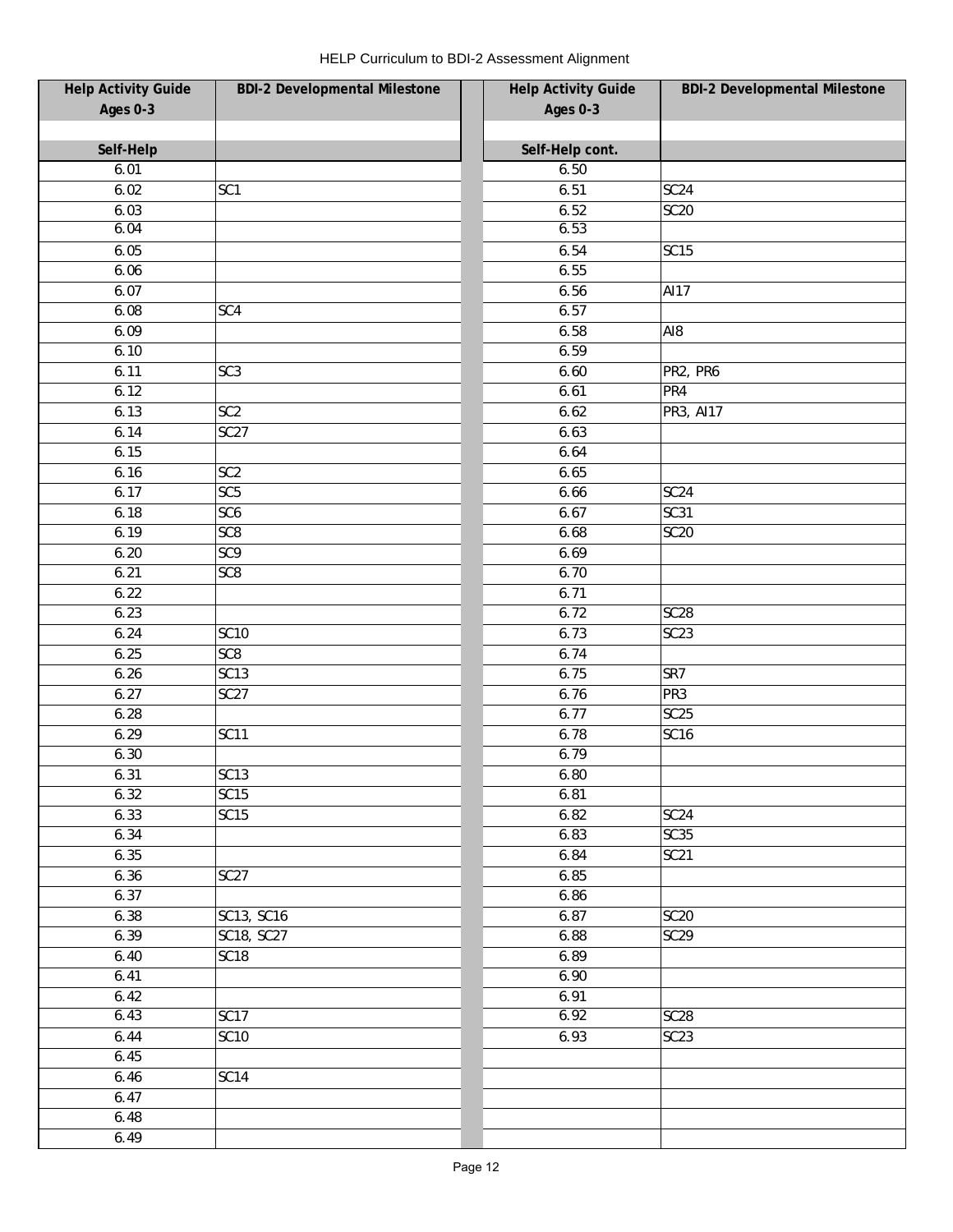| <b>HELP for Preschoolers</b> | <b>BDI-2 Developmental Milestone</b> | <b>HELP for Preschoolers</b> | <b>BDI-2 Developmental Milestone</b> |
|------------------------------|--------------------------------------|------------------------------|--------------------------------------|
| <b>Ages 3-6</b>              |                                      | <b>Ages 3-6</b>              |                                      |
|                              |                                      |                              |                                      |
| Cognitive                    |                                      | Cognitive cont.              |                                      |
| 1.160                        | <b>RA21</b>                          | 1.209                        |                                      |
| 1.161                        | FM21, PM8, PM11                      | 1.210                        | <b>PM17</b>                          |
| 1.162                        | AM15                                 | 1.211                        | <b>RA23</b>                          |
| 1.163                        |                                      | 1.212                        |                                      |
| 1.164                        |                                      | 1.213                        | <b>FM22</b>                          |
| 1.165                        | PC <sub>22</sub>                     | 1.214                        |                                      |
| 1.166                        |                                      | 1.215                        | PC25, PC26                           |
| 1.167                        | <b>FM16</b>                          | 1.216                        |                                      |
| 1.168                        |                                      | 1.217                        | PR7                                  |
| 1.169                        |                                      | 1.218                        | PR9, AM12                            |
| 1.170                        |                                      | 1.219                        | AM21                                 |
| 1.171                        |                                      | 1.220                        | <b>FM22</b>                          |
| 1.172                        |                                      | 1.221                        |                                      |
| 1.173                        |                                      | 1.222                        | <b>PC14</b>                          |
| 1.174                        | RA11, RA22                           | 1.223                        |                                      |
| 1.175                        | <b>PC11</b>                          | 1.224                        | <b>PM20</b>                          |
| 1.176                        |                                      | 1.225                        | PR11, PR14                           |
| 1.177                        |                                      | 1.226                        |                                      |
| 1.178                        |                                      | 1.227                        | RA7                                  |
| 1.179                        |                                      | 1.228                        |                                      |
| 1.180                        | <b>PC12</b>                          | 1.229                        | PC9                                  |
| 1.181                        | PC13                                 | 1.230                        | <b>PC30</b>                          |
| 1.182                        | EC42, PC9, PC27                      | 1.231                        |                                      |
| 1.183                        |                                      | 1.232                        |                                      |
| 1.184                        |                                      | 1.233                        |                                      |
| 1.185                        | PR <sub>3</sub>                      | 1.234                        |                                      |
| 1.186                        |                                      | 1.235                        | <b>RA21</b>                          |
| 1.187                        | AM15, AM21                           | 1.236                        |                                      |
| 1.188                        | PI2, PI16, AM18                      | 1.237                        | <b>RC22</b>                          |
| 1.189                        | AM21                                 | 1.238                        |                                      |
| 1.190                        | <b>RA19</b>                          | 1.239                        | <b>AM18</b>                          |
| 1.191                        | <b>PC21</b>                          | 1.240                        | PR11, PR14                           |
| 1.192                        | PC12, PC13, PC14                     | 1.241                        |                                      |
| 1.193                        | FM22, PM10                           | 1.242                        |                                      |
| 1.194                        |                                      | 1.243                        | <b>PC13</b>                          |
| 1.195                        | <b>RA13</b>                          | 1.244                        | <b>PC27</b>                          |
| 1.196                        | PC8                                  | 1.245                        | <b>PC19</b>                          |
| 1.197                        | PC <sub>27</sub>                     | 1.246                        |                                      |
| 1.198                        |                                      | 1.247                        |                                      |
| 1.199                        | <b>RC34</b>                          | 1.248                        |                                      |
| 1.200                        |                                      | 1.249                        |                                      |
| 1.201                        |                                      | 1.250                        | <b>AM15</b>                          |
| 1.202                        | <b>PC30</b>                          | 1.251                        | <b>PM15</b>                          |
| 1.203                        | <b>RA19</b>                          | 1.252                        | <b>RA23</b>                          |
| 1.204                        |                                      | 1.253                        |                                      |
| 1.205                        | <b>EC20</b>                          | 1.254                        | PC <sub>24</sub>                     |
| 1.206                        | <b>RA19</b>                          | 1.255                        |                                      |
| 1.207                        | PM17, PM20                           | 1.256                        |                                      |
| 1.208                        |                                      | 1.257                        | <b>RC36, RA24</b>                    |
|                              |                                      |                              |                                      |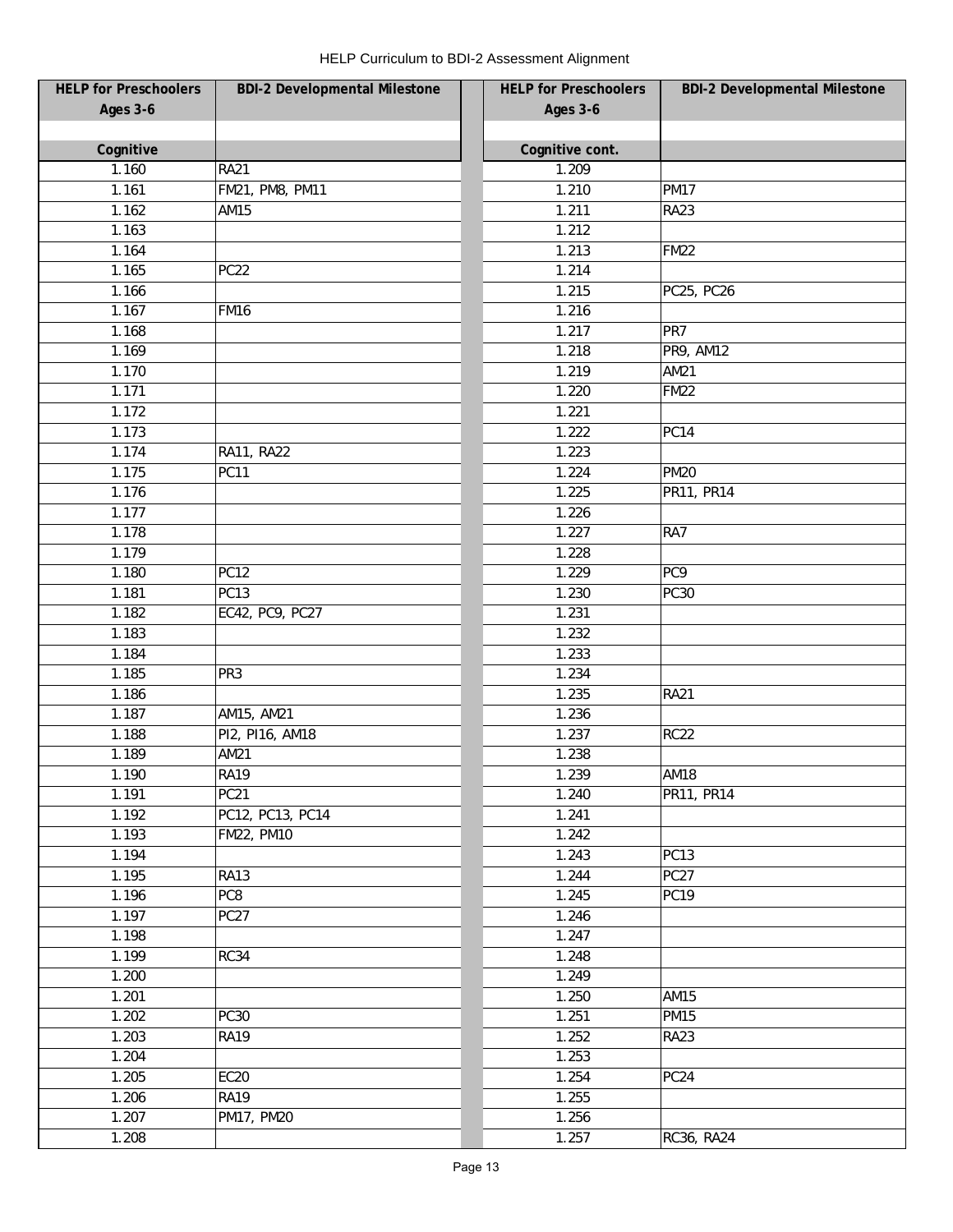| <b>HELP for Preschoolers</b> | <b>BDI-2 Developmental Milestone</b> | <b>HELP for Preschoolers</b> | <b>BDI-2 Developmental Milestone</b> |
|------------------------------|--------------------------------------|------------------------------|--------------------------------------|
| <b>Ages 3-6</b>              |                                      | Ages 3-6                     |                                      |
|                              |                                      |                              |                                      |
| Cognitive cont.              |                                      |                              |                                      |
| 1.258                        | PC <sub>18</sub>                     |                              |                                      |
| 1.259                        | PC28                                 |                              |                                      |
| 1.260                        | PM13, PM15                           |                              |                                      |
| 1.261                        | RC31                                 |                              |                                      |
| 1.262                        |                                      |                              |                                      |
| 1.263                        | <b>RA16, RA18</b>                    |                              |                                      |
| 1.264                        | PC <sub>23</sub>                     |                              |                                      |
| 1.265                        | <b>RA16</b>                          |                              |                                      |
| 1.266                        |                                      |                              |                                      |
| 1.267                        |                                      |                              |                                      |
| 1.268                        | <b>PM16</b>                          |                              |                                      |
| 1.269                        |                                      |                              |                                      |
| 1.270                        |                                      |                              |                                      |
| 1.271                        |                                      |                              |                                      |
| 1.272                        | <b>PC16</b>                          |                              |                                      |
| 1.273                        |                                      |                              |                                      |
| 1.274                        |                                      |                              |                                      |
| 1.275                        |                                      |                              |                                      |
| 1.276                        | RA25                                 |                              |                                      |
| 1.277                        | <b>RA26</b>                          |                              |                                      |
| 1.278                        | PC <sub>12</sub>                     |                              |                                      |
| 1.279                        | PC12, PC14                           |                              |                                      |
| 1.280                        |                                      |                              |                                      |
| 1.281                        | PC2, PC20                            |                              |                                      |
| 1.282                        | PC <sub>27</sub>                     |                              |                                      |
| 1.283                        | PC33                                 |                              |                                      |
| 1.284                        |                                      |                              |                                      |
| 1.285                        |                                      |                              |                                      |
| 1.286                        |                                      |                              |                                      |
| 1.287                        |                                      |                              |                                      |
| 1.288                        | $\overline{\text{EC}}$ 40            |                              |                                      |
| 1.289                        |                                      |                              |                                      |
| 1.290                        |                                      |                              |                                      |
| 1.291                        |                                      |                              |                                      |
| 1.292                        |                                      |                              |                                      |
| 1.293                        |                                      |                              |                                      |
| 1.294                        |                                      |                              |                                      |
| 1.295                        |                                      |                              |                                      |
| 1.296                        |                                      |                              |                                      |
| 1.297                        | <b>AM27</b>                          |                              |                                      |
| 1.298                        | <b>RA15</b>                          |                              |                                      |
| 1.299                        |                                      |                              |                                      |
| 1.300                        |                                      |                              |                                      |
| 1.301                        |                                      |                              |                                      |
| 1.302                        |                                      |                              |                                      |
|                              |                                      |                              |                                      |
|                              |                                      |                              |                                      |
|                              |                                      |                              |                                      |
|                              |                                      |                              |                                      |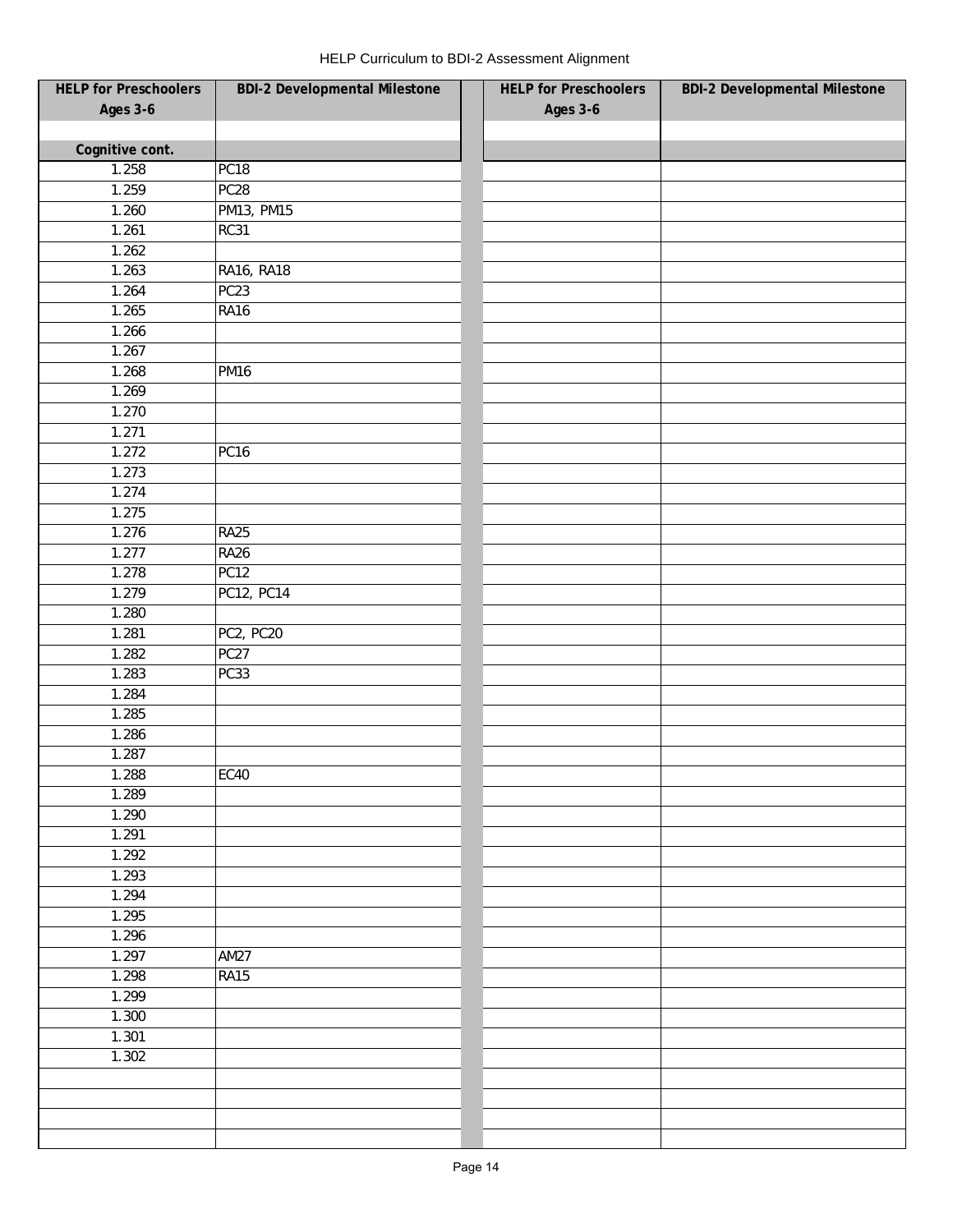| <b>HELP for Preschoolers</b> | <b>BDI-2 Developmental Milestone</b> | <b>HELP</b> for Preschoolers | <b>BDI-2 Developmental Milestone</b> |
|------------------------------|--------------------------------------|------------------------------|--------------------------------------|
| Ages 3-6                     |                                      | Ages 3-6                     |                                      |
|                              |                                      |                              |                                      |
| Language                     |                                      | Language cont.               |                                      |
| 2.101                        |                                      | 2.150                        |                                      |
| 2.102                        | RC15                                 | 2.151                        |                                      |
| 2.103                        | <b>EC21</b>                          | 2.152                        |                                      |
| 2.104                        |                                      | 2.153                        |                                      |
| 2.105                        |                                      | 2.154                        |                                      |
| 2.106                        | <b>RC31</b>                          | 2.155                        |                                      |
| 2.107                        | EC <sub>27</sub>                     | 2.156                        |                                      |
| 2.108                        |                                      | 2.157                        |                                      |
| 2.109                        | <b>RC20</b>                          | 2.158                        |                                      |
| 2.110                        | EC <sub>25</sub>                     | 2.159                        |                                      |
| 2.111                        | <b>RC17</b>                          | 2.610                        |                                      |
| 2.112                        |                                      | 2.161                        |                                      |
| 2.113                        | SR <sub>19</sub>                     | 2.162                        |                                      |
| 2.114                        | <b>RA11</b>                          | 2.163                        |                                      |
| 2.115                        |                                      | 2.164                        |                                      |
| 2.116                        |                                      | 2.165                        |                                      |
| 2.117                        |                                      | 2.166                        | <b>RC36</b>                          |
| 2.118                        |                                      | 2.167                        | <b>RC35</b>                          |
| 2.119                        | <b>EC30</b>                          | 2.168                        | <b>RC37</b>                          |
| 2.120                        |                                      | 2.169                        |                                      |
| 2.121                        |                                      | 2.170                        |                                      |
| 2.122                        |                                      | 2.171                        |                                      |
| 2.123                        |                                      | 2.172                        |                                      |
| 2.124                        |                                      | 2.173                        |                                      |
| 2.125                        |                                      | 2.174                        | <b>RC32</b>                          |
| 2.126                        | EC33                                 | 2.175                        | <b>SR25</b>                          |
| 2.127                        | <b>RC31</b>                          | 2.176                        |                                      |
| 2.128                        | EC <sub>26</sub>                     | 2.177                        |                                      |
| 2.129                        |                                      | 2.178                        | <b>RC36</b>                          |
| 2.130                        |                                      | 2.179                        |                                      |
| 2.131                        |                                      | 2.180                        | <b>RC39</b>                          |
| 2.132                        | <b>EC22</b>                          | 2.181                        |                                      |
|                              |                                      | 2.182                        |                                      |
| 2.133                        |                                      |                              |                                      |
| 2.134                        |                                      | 2.183                        |                                      |
| 2.135                        |                                      | 2.184                        |                                      |
| 2.136                        | <b>EC35</b>                          | 2.185                        |                                      |
| 2.137                        | AM23, AM26                           | 2.186                        |                                      |
| 2.138                        |                                      | 2.187                        |                                      |
| 2.139                        |                                      | 2.188                        |                                      |
| 2.140                        |                                      | 2.189                        |                                      |
| 2.141                        |                                      | 2.190                        |                                      |
| 2.142                        |                                      | 2.191                        |                                      |
| 2.143                        |                                      | 2.192                        |                                      |
| 2.144                        |                                      | 2.193                        |                                      |
| 2.145                        |                                      | 2.194                        |                                      |
| 2.146                        |                                      | 2.195                        |                                      |
| 2.147                        |                                      | 2.196                        |                                      |
| 2.148                        |                                      | 2.197                        |                                      |
| 2.149                        | <b>AM27</b>                          | 2.198                        |                                      |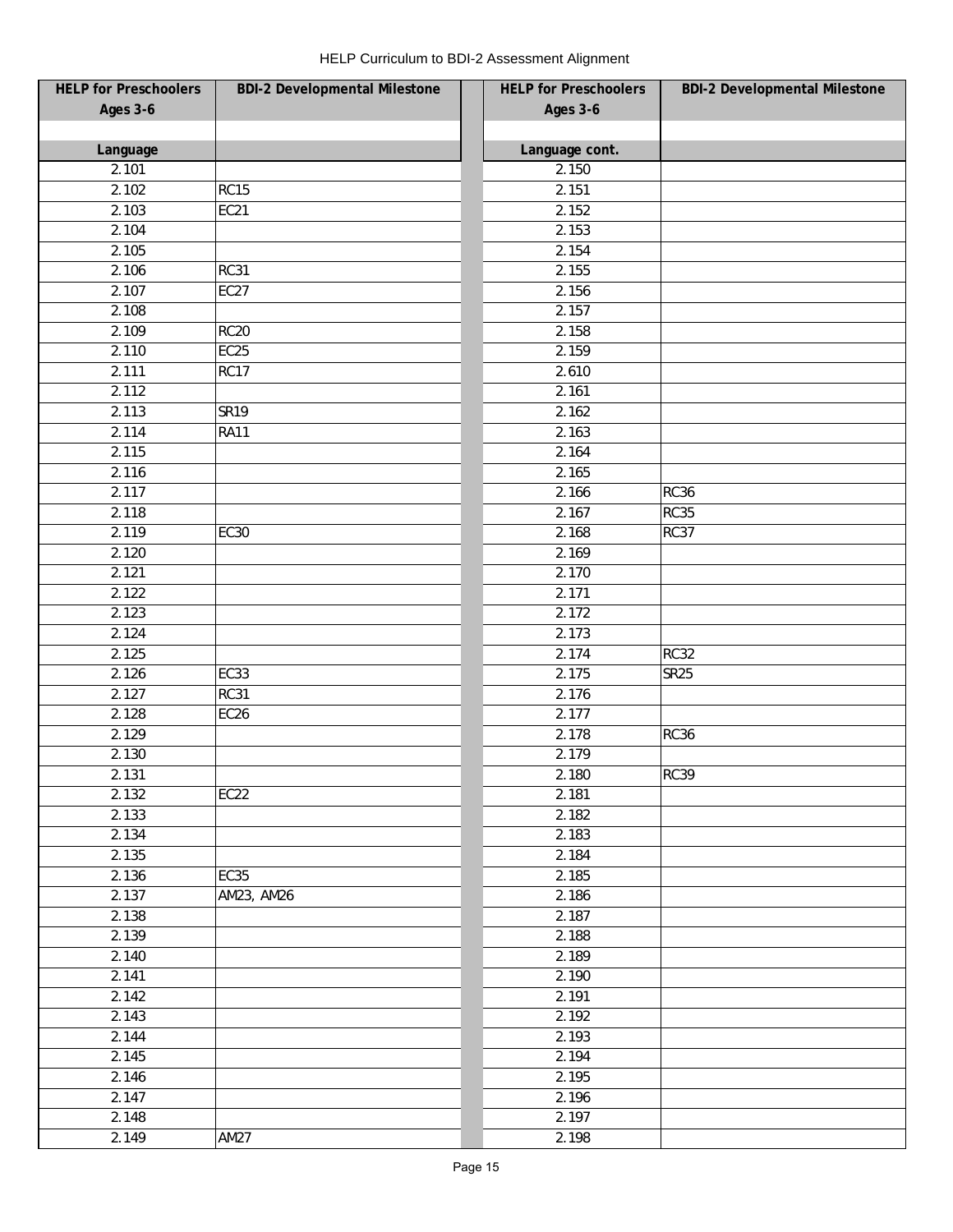| <b>HELP for Preschoolers</b> | <b>BDI-2 Developmental Milestone</b> | <b>HELP for Preschoolers</b> | <b>BDI-2 Developmental Milestone</b> |
|------------------------------|--------------------------------------|------------------------------|--------------------------------------|
| <b>Ages 3-6</b>              |                                      | <b>Ages 3-6</b>              |                                      |
|                              |                                      |                              |                                      |
| Language cont.               |                                      |                              |                                      |
| 2.199                        |                                      |                              |                                      |
| 2.000                        |                                      |                              |                                      |
| 2.201                        |                                      |                              |                                      |
| 2.202                        |                                      |                              |                                      |
| 2.203                        |                                      |                              |                                      |
| 2.204                        |                                      |                              |                                      |
| 2.205                        |                                      |                              |                                      |
| 2.206                        |                                      |                              |                                      |
| 2.207                        |                                      |                              |                                      |
| 2.208                        |                                      |                              |                                      |
| 2.209                        |                                      |                              |                                      |
| 2.210                        |                                      |                              |                                      |
| 2.211                        |                                      |                              |                                      |
| 2.212                        |                                      |                              |                                      |
| 2.213                        |                                      |                              |                                      |
| 2.214                        |                                      |                              |                                      |
| 2.215                        |                                      |                              |                                      |
| 2.216                        |                                      |                              |                                      |
| 2.217                        |                                      |                              |                                      |
| 2.218                        |                                      |                              |                                      |
| 2.219                        |                                      |                              |                                      |
| 2.220                        |                                      |                              |                                      |
| 2.221                        |                                      |                              |                                      |
| 2.222                        |                                      |                              |                                      |
| 2.223                        |                                      |                              |                                      |
|                              |                                      |                              |                                      |
|                              |                                      |                              |                                      |
|                              |                                      |                              |                                      |
|                              |                                      |                              |                                      |
|                              |                                      |                              |                                      |
|                              |                                      |                              |                                      |
|                              |                                      |                              |                                      |
|                              |                                      |                              |                                      |
|                              |                                      |                              |                                      |
|                              |                                      |                              |                                      |
|                              |                                      |                              |                                      |
|                              |                                      |                              |                                      |
|                              |                                      |                              |                                      |
|                              |                                      |                              |                                      |
|                              |                                      |                              |                                      |
|                              |                                      |                              |                                      |
|                              |                                      |                              |                                      |
|                              |                                      |                              |                                      |
|                              |                                      |                              |                                      |
|                              |                                      |                              |                                      |
|                              |                                      |                              |                                      |
|                              |                                      |                              |                                      |
|                              |                                      |                              |                                      |
|                              |                                      |                              |                                      |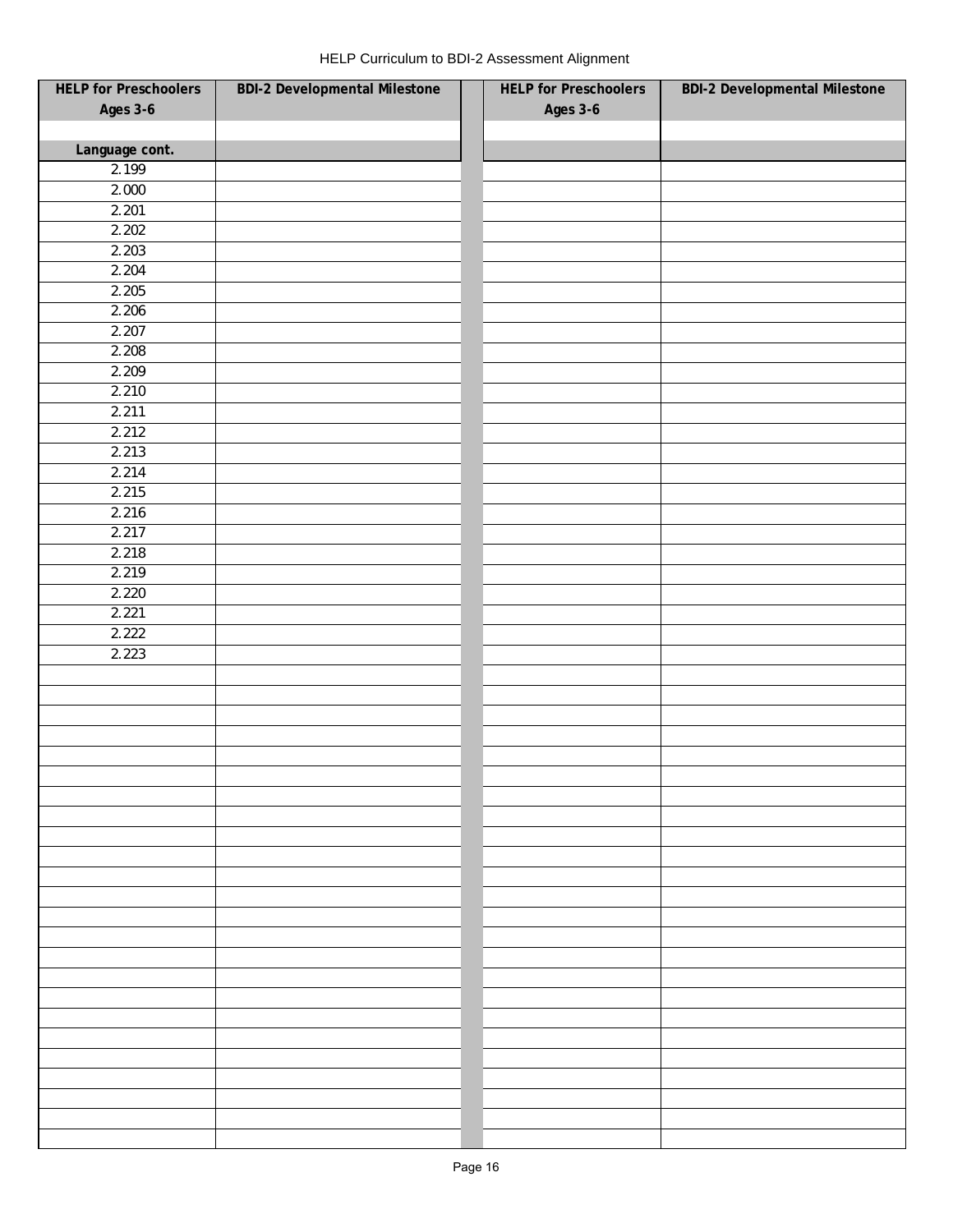| <b>HELP for Preschoolers</b> | <b>BDI-2 Developmental Milestone</b> | <b>HELP for Preschoolers</b> | <b>BDI-2 Developmental Milestone</b> |
|------------------------------|--------------------------------------|------------------------------|--------------------------------------|
| <b>Ages 3-6</b>              |                                      | Ages 3-6                     |                                      |
|                              |                                      |                              |                                      |
| <b>Gross Motor</b>           |                                      | Gross Motor cont.            |                                      |
| 3.147                        | <b>GM37</b>                          | 3.196                        |                                      |
| 3.148                        | GM40                                 | 3.197                        |                                      |
| 3.149                        | GM40                                 | 3.198                        |                                      |
| 3.150                        |                                      | 3.199                        |                                      |
| 3.151                        |                                      | 3.200                        |                                      |
| 3.152                        |                                      | 3.201                        |                                      |
| 3.153                        | <b>GM29</b>                          | 3.202                        |                                      |
| 3.154                        | GM32                                 | 3.203                        |                                      |
| 3.155                        |                                      | 3.204                        |                                      |
| 3.156                        |                                      | 3.205                        |                                      |
| 3.157                        | GM41                                 | 3.206                        |                                      |
| 3.158                        |                                      | 3.207                        |                                      |
| 3.159                        | GM28                                 | 3.208                        |                                      |
| 3.160                        |                                      | 3.209                        |                                      |
| 3.161                        | GM32                                 | 3.210                        |                                      |
| 3.162                        | GM39                                 | 3.211                        |                                      |
| 3.163                        |                                      | 3.212                        |                                      |
| 3.164                        |                                      | 3.213                        |                                      |
| 3.165                        |                                      | 3.214                        |                                      |
| 3.166                        |                                      | 3.215                        |                                      |
| 3.167                        |                                      | 3.216                        |                                      |
| 3.168                        |                                      | 3.217                        |                                      |
| 3.169                        |                                      | 3.218                        |                                      |
| 3.170                        | GM23                                 | 3.219                        |                                      |
| 3.171                        |                                      | 3.220                        |                                      |
| 3.172                        | GM31                                 | 3.221                        |                                      |
| 3.173                        |                                      | 3.222                        |                                      |
| 3.174                        | GM39                                 | 3.223                        |                                      |
| 3.175                        |                                      | 3.224                        |                                      |
| 3.176                        |                                      | 3.225                        |                                      |
| 3.177                        | GM42                                 | 3.226                        |                                      |
| 3.178                        |                                      | 3.227                        |                                      |
| 3.179                        |                                      | 3.228                        |                                      |
| 3.180                        |                                      |                              |                                      |
| 3.181                        |                                      |                              |                                      |
| 3.182                        |                                      |                              |                                      |
| 3.183                        |                                      |                              |                                      |
| 3.184                        |                                      |                              |                                      |
| 3.185                        |                                      |                              |                                      |
| 3.186                        |                                      |                              |                                      |
| 3.187                        |                                      |                              |                                      |
| 3.188                        |                                      |                              |                                      |
| 3.189                        |                                      |                              |                                      |
| 3.190                        |                                      |                              |                                      |
| 3.191                        |                                      |                              |                                      |
| 3.192                        |                                      |                              |                                      |
| 3.193                        |                                      |                              |                                      |
| 3.194                        |                                      |                              |                                      |
| 3.195                        |                                      |                              |                                      |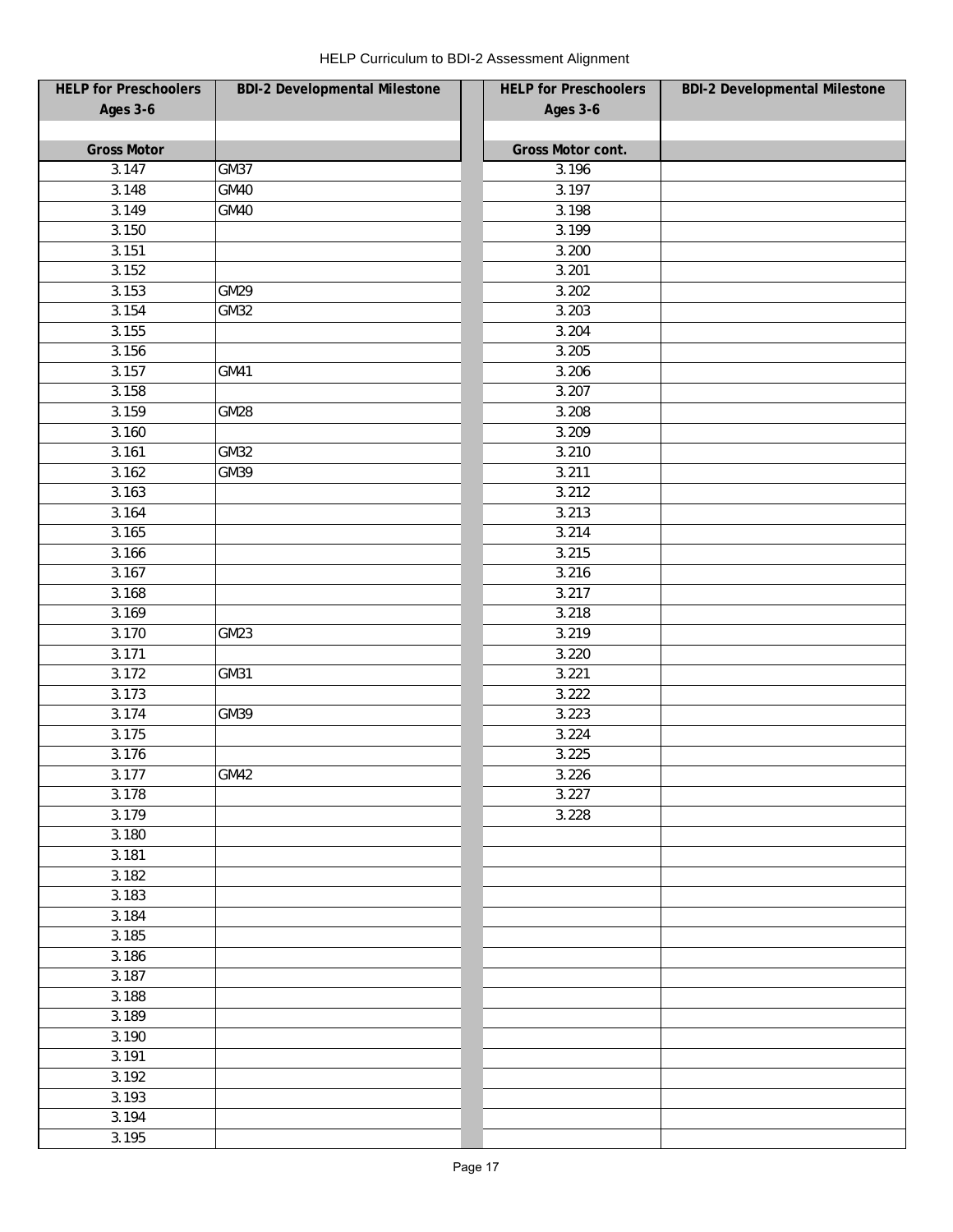| <b>Ages 3-6</b><br><b>Ages 3-6</b><br><b>Fine Motor</b><br>4.94<br>4.95<br>4.96<br><b>FM26</b><br>4.97<br>PM9<br><b>FM17</b><br>4.98<br>4.99<br><b>FM24</b><br>4.100<br>4.101<br>4.102<br>4.103<br>4.104<br>4.105<br>4.106<br>4.107<br>4.108<br>4.109<br>4.110<br>4.111<br><b>PM14</b><br>4.112<br>4.113<br>4.114<br><b>PM21</b><br>4.115<br>4.116<br>4.117<br>4.118<br>4.119<br>4.120<br>4.121<br><b>PM13</b><br>4.122<br>4.123<br>4.124<br>4.125<br>4.126<br>4.127 | <b>HELP for Preschoolers</b> | <b>BDI-2 Developmental Milestone</b> | <b>HELP for Preschoolers</b> | <b>BDI-2 Developmental Milestone</b> |
|----------------------------------------------------------------------------------------------------------------------------------------------------------------------------------------------------------------------------------------------------------------------------------------------------------------------------------------------------------------------------------------------------------------------------------------------------------------------|------------------------------|--------------------------------------|------------------------------|--------------------------------------|
|                                                                                                                                                                                                                                                                                                                                                                                                                                                                      |                              |                                      |                              |                                      |
|                                                                                                                                                                                                                                                                                                                                                                                                                                                                      |                              |                                      |                              |                                      |
|                                                                                                                                                                                                                                                                                                                                                                                                                                                                      |                              |                                      |                              |                                      |
|                                                                                                                                                                                                                                                                                                                                                                                                                                                                      |                              |                                      |                              |                                      |
|                                                                                                                                                                                                                                                                                                                                                                                                                                                                      |                              |                                      |                              |                                      |
|                                                                                                                                                                                                                                                                                                                                                                                                                                                                      |                              |                                      |                              |                                      |
|                                                                                                                                                                                                                                                                                                                                                                                                                                                                      |                              |                                      |                              |                                      |
|                                                                                                                                                                                                                                                                                                                                                                                                                                                                      |                              |                                      |                              |                                      |
|                                                                                                                                                                                                                                                                                                                                                                                                                                                                      |                              |                                      |                              |                                      |
|                                                                                                                                                                                                                                                                                                                                                                                                                                                                      |                              |                                      |                              |                                      |
|                                                                                                                                                                                                                                                                                                                                                                                                                                                                      |                              |                                      |                              |                                      |
|                                                                                                                                                                                                                                                                                                                                                                                                                                                                      |                              |                                      |                              |                                      |
|                                                                                                                                                                                                                                                                                                                                                                                                                                                                      |                              |                                      |                              |                                      |
|                                                                                                                                                                                                                                                                                                                                                                                                                                                                      |                              |                                      |                              |                                      |
|                                                                                                                                                                                                                                                                                                                                                                                                                                                                      |                              |                                      |                              |                                      |
|                                                                                                                                                                                                                                                                                                                                                                                                                                                                      |                              |                                      |                              |                                      |
|                                                                                                                                                                                                                                                                                                                                                                                                                                                                      |                              |                                      |                              |                                      |
|                                                                                                                                                                                                                                                                                                                                                                                                                                                                      |                              |                                      |                              |                                      |
|                                                                                                                                                                                                                                                                                                                                                                                                                                                                      |                              |                                      |                              |                                      |
|                                                                                                                                                                                                                                                                                                                                                                                                                                                                      |                              |                                      |                              |                                      |
|                                                                                                                                                                                                                                                                                                                                                                                                                                                                      |                              |                                      |                              |                                      |
|                                                                                                                                                                                                                                                                                                                                                                                                                                                                      |                              |                                      |                              |                                      |
|                                                                                                                                                                                                                                                                                                                                                                                                                                                                      |                              |                                      |                              |                                      |
|                                                                                                                                                                                                                                                                                                                                                                                                                                                                      |                              |                                      |                              |                                      |
|                                                                                                                                                                                                                                                                                                                                                                                                                                                                      |                              |                                      |                              |                                      |
|                                                                                                                                                                                                                                                                                                                                                                                                                                                                      |                              |                                      |                              |                                      |
|                                                                                                                                                                                                                                                                                                                                                                                                                                                                      |                              |                                      |                              |                                      |
|                                                                                                                                                                                                                                                                                                                                                                                                                                                                      |                              |                                      |                              |                                      |
|                                                                                                                                                                                                                                                                                                                                                                                                                                                                      |                              |                                      |                              |                                      |
|                                                                                                                                                                                                                                                                                                                                                                                                                                                                      |                              |                                      |                              |                                      |
|                                                                                                                                                                                                                                                                                                                                                                                                                                                                      |                              |                                      |                              |                                      |
|                                                                                                                                                                                                                                                                                                                                                                                                                                                                      |                              |                                      |                              |                                      |
|                                                                                                                                                                                                                                                                                                                                                                                                                                                                      |                              |                                      |                              |                                      |
|                                                                                                                                                                                                                                                                                                                                                                                                                                                                      |                              |                                      |                              |                                      |
|                                                                                                                                                                                                                                                                                                                                                                                                                                                                      |                              |                                      |                              |                                      |
|                                                                                                                                                                                                                                                                                                                                                                                                                                                                      |                              |                                      |                              |                                      |
|                                                                                                                                                                                                                                                                                                                                                                                                                                                                      |                              |                                      |                              |                                      |
|                                                                                                                                                                                                                                                                                                                                                                                                                                                                      |                              |                                      |                              |                                      |
|                                                                                                                                                                                                                                                                                                                                                                                                                                                                      |                              |                                      |                              |                                      |
|                                                                                                                                                                                                                                                                                                                                                                                                                                                                      |                              |                                      |                              |                                      |
|                                                                                                                                                                                                                                                                                                                                                                                                                                                                      |                              |                                      |                              |                                      |
|                                                                                                                                                                                                                                                                                                                                                                                                                                                                      |                              |                                      |                              |                                      |
|                                                                                                                                                                                                                                                                                                                                                                                                                                                                      |                              |                                      |                              |                                      |
|                                                                                                                                                                                                                                                                                                                                                                                                                                                                      |                              |                                      |                              |                                      |
|                                                                                                                                                                                                                                                                                                                                                                                                                                                                      |                              |                                      |                              |                                      |
|                                                                                                                                                                                                                                                                                                                                                                                                                                                                      |                              |                                      |                              |                                      |
|                                                                                                                                                                                                                                                                                                                                                                                                                                                                      |                              |                                      |                              |                                      |
|                                                                                                                                                                                                                                                                                                                                                                                                                                                                      |                              |                                      |                              |                                      |
|                                                                                                                                                                                                                                                                                                                                                                                                                                                                      |                              |                                      |                              |                                      |
|                                                                                                                                                                                                                                                                                                                                                                                                                                                                      |                              |                                      |                              |                                      |
|                                                                                                                                                                                                                                                                                                                                                                                                                                                                      |                              |                                      |                              |                                      |
|                                                                                                                                                                                                                                                                                                                                                                                                                                                                      |                              |                                      |                              |                                      |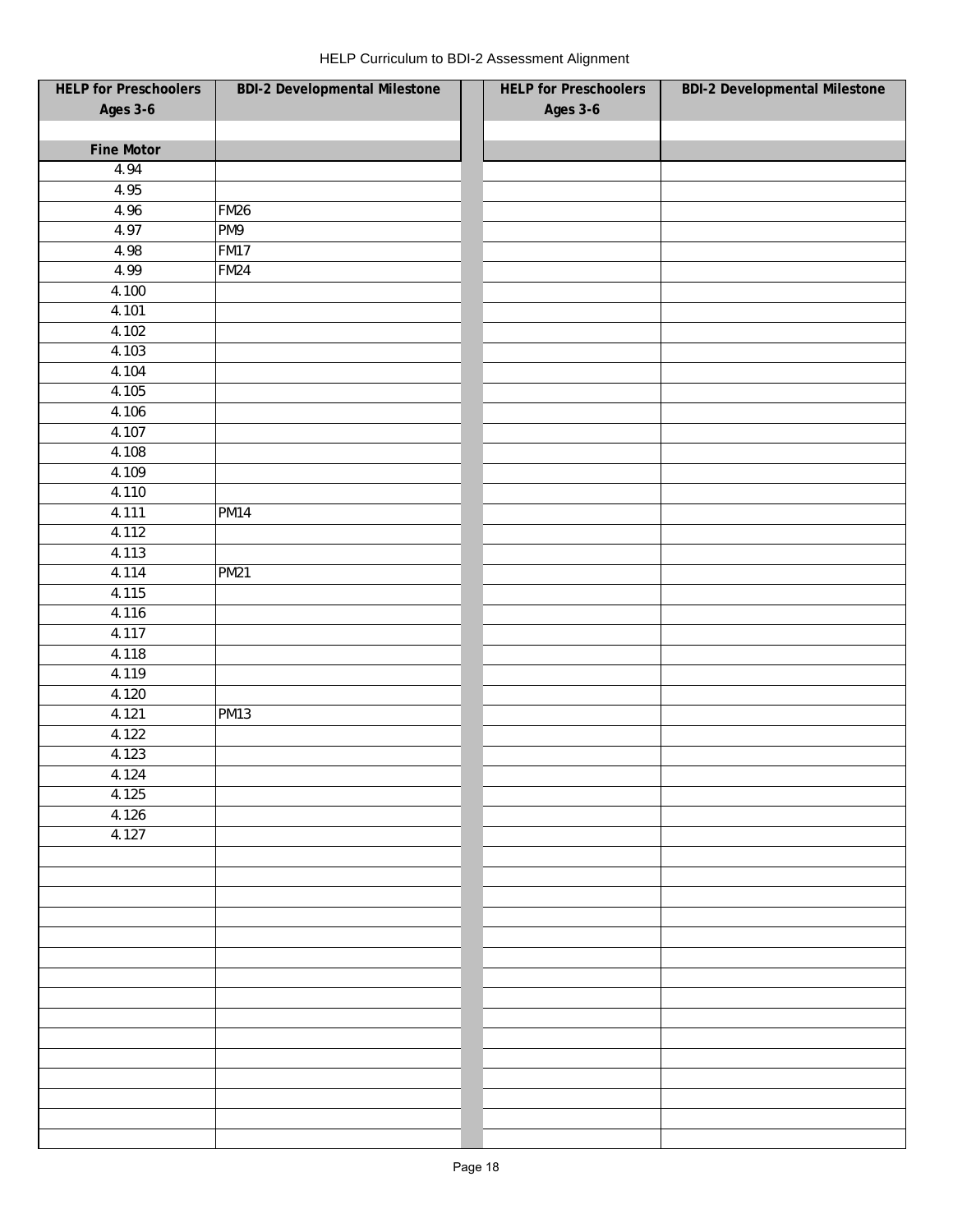| <b>HELP for Preschoolers</b> | <b>BDI-2 Developmental Milestone</b> | <b>HELP for Preschoolers</b> | <b>BDI-2 Developmental Milestone</b> |
|------------------------------|--------------------------------------|------------------------------|--------------------------------------|
| Ages 3-6                     |                                      | Ages 3-6                     |                                      |
|                              |                                      |                              |                                      |
| Social                       |                                      | Social cont.                 |                                      |
| 5.95                         | <b>SR20</b>                          | 5.144                        | AI22                                 |
| 5.96                         |                                      | 5.145                        |                                      |
| 5.97                         |                                      | 5.146                        |                                      |
| 5.98                         | PI <sub>2</sub>                      | 5.147                        |                                      |
| 5.99                         | PR <sub>2</sub>                      | 5.148                        | AI25                                 |
| 5.100                        | AI19                                 | 5.149                        | <b>SR18</b>                          |
| 5.101                        |                                      | 5.150                        | PR <sub>2</sub>                      |
| 5.102                        |                                      | 5.151                        | PI9                                  |
| 5.103                        |                                      | 5.152                        |                                      |
| 5.104                        |                                      | 5.153                        | PR <sub>6</sub>                      |
| 5.105                        |                                      | 5.154                        |                                      |
| 5.106                        |                                      | 5.155                        |                                      |
| 5.107                        |                                      | 5.156                        |                                      |
| 5.108                        |                                      | 5.157                        | PI19                                 |
| 5.109                        |                                      | 5.158                        | <b>SR32</b>                          |
| 5.110                        |                                      | 5.159                        |                                      |
| 5.111                        |                                      | 5.160                        | PR <sub>5</sub>                      |
| 5.112                        | PI <sub>1</sub>                      | 5.161                        |                                      |
| 5.113                        |                                      | 5.162                        |                                      |
| 5.114                        | $\overline{P}$ 16                    | 5.163                        |                                      |
| 5.115                        |                                      | 5.164                        |                                      |
| 5.116                        |                                      | 5.165                        |                                      |
| 5.117                        | <b>PI17</b>                          | 5.166                        |                                      |
| 5.118                        |                                      | 5.167                        | PR8                                  |
| 5.119                        |                                      | 5.168                        |                                      |
| 5.120                        |                                      | 5.169                        |                                      |
| 5.121                        |                                      | 5.170                        | PR <sub>20</sub>                     |
| 5.122                        |                                      | 5.171                        |                                      |
| 5.123                        |                                      | 5.172                        | <b>PR10</b>                          |
| 5.124                        | AI30                                 | 5.173                        |                                      |
|                              |                                      |                              |                                      |
| 5.125<br>5.126               | AI15                                 | 5.174<br>5.175               |                                      |
|                              |                                      |                              |                                      |
| 5.127<br>5.128               |                                      | 5.176                        | PR <sub>6</sub>                      |
|                              |                                      | 5.177                        | AI26                                 |
| 5.129                        | AI27                                 | 5.178                        |                                      |
| 5.130                        |                                      | 5.179                        | <b>PR17</b>                          |
| 5.131                        | AI24                                 | 5.180                        | <b>PR10</b>                          |
| 5.132                        | PR <sub>2</sub>                      | 5.181                        | <b>PR21</b>                          |
| 5.133                        |                                      | 5.182                        |                                      |
| 5.134                        | <b>PR21</b>                          | 5.183                        | PI21, SR11                           |
| 5.135                        | PI <sub>6</sub>                      | 5.184                        |                                      |
| 5.136                        | PI <sub>1</sub>                      | 5.185                        | <b>SR39</b>                          |
| 5.137                        |                                      | 5.186                        |                                      |
| 5.138                        |                                      | 5.187                        |                                      |
| 5.139                        |                                      | 5.188                        | <b>PR16</b>                          |
| 5.140                        | AI17                                 | 5.189                        |                                      |
| 5.141                        |                                      | 5.190                        | <b>PR12</b>                          |
| 5.142                        |                                      | 5.191                        | <b>PI20</b>                          |
| 5.143                        | PI21                                 | 5.192                        |                                      |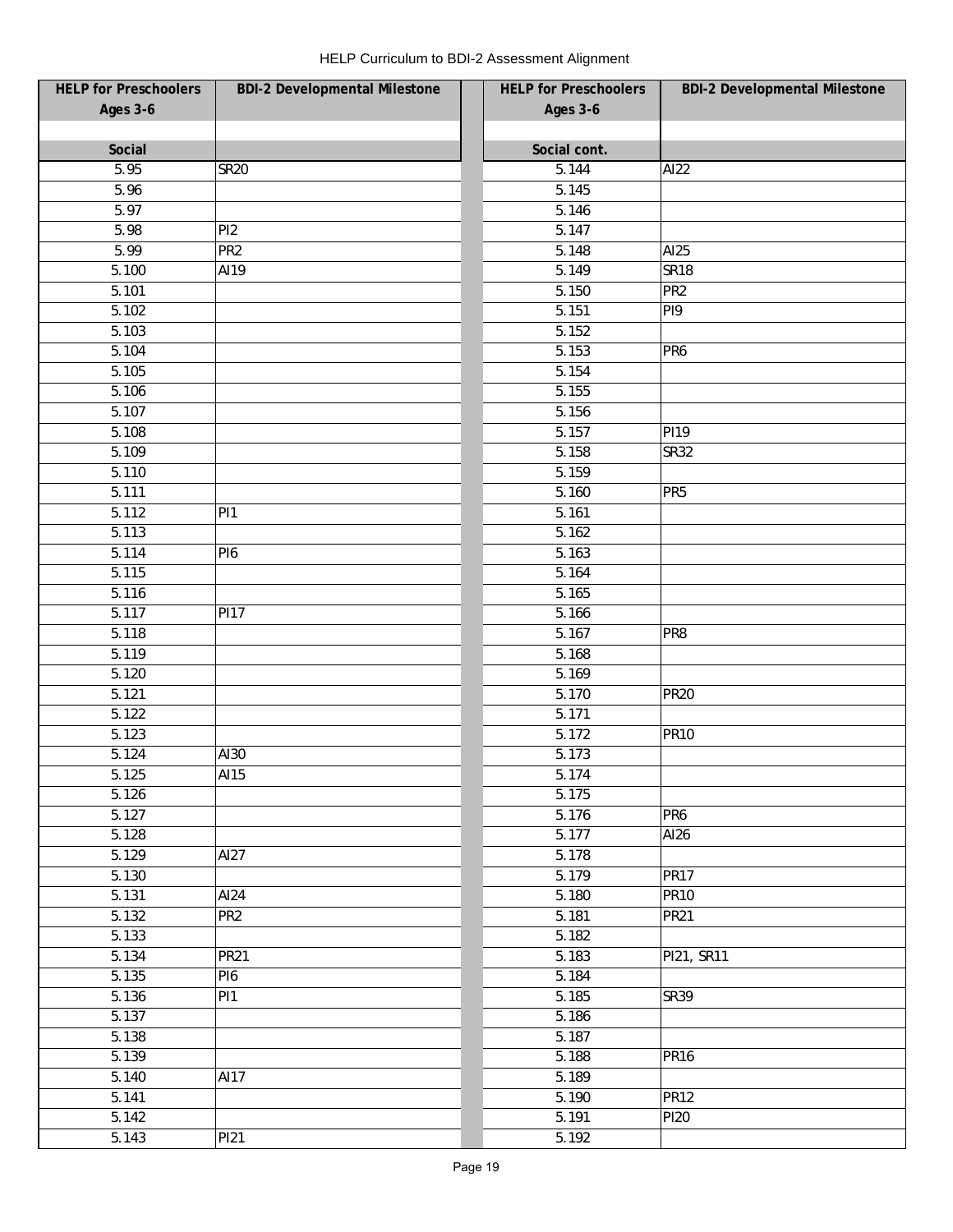| <b>HELP for Preschoolers</b> | <b>BDI-2 Developmental Milestone</b> | <b>HELP for Preschoolers</b> | <b>BDI-2 Developmental Milestone</b> |
|------------------------------|--------------------------------------|------------------------------|--------------------------------------|
| <b>Ages 3-6</b>              |                                      | <b>Ages 3-6</b>              |                                      |
|                              |                                      |                              |                                      |
| Social cont.                 |                                      |                              |                                      |
| 5.193                        |                                      |                              |                                      |
| 5.194                        |                                      |                              |                                      |
| 5.195                        |                                      |                              |                                      |
| 5.196                        | PR <sub>6</sub>                      |                              |                                      |
| 5.197                        |                                      |                              |                                      |
| 5.198                        |                                      |                              |                                      |
| 5.199                        |                                      |                              |                                      |
| 5.200                        |                                      |                              |                                      |
| 5.201                        |                                      |                              |                                      |
| 5.202                        |                                      |                              |                                      |
| 5.203                        |                                      |                              |                                      |
| 5.204                        |                                      |                              |                                      |
| 5.205                        |                                      |                              |                                      |
| 5.206                        |                                      |                              |                                      |
| 5.207                        |                                      |                              |                                      |
| 5.208                        | <b>SR38</b>                          |                              |                                      |
| 5.209                        |                                      |                              |                                      |
| 5.210                        | <b>SR36</b>                          |                              |                                      |
| 5.211                        | <b>PI21</b>                          |                              |                                      |
| 5.212                        | <b>PI19</b>                          |                              |                                      |
| 5.213                        | <b>SR36</b>                          |                              |                                      |
| 5.214                        |                                      |                              |                                      |
| 5.215                        | <b>PR10</b>                          |                              |                                      |
| 5.216                        |                                      |                              |                                      |
| 5.217                        |                                      |                              |                                      |
| 5.218                        | <b>SR33</b>                          |                              |                                      |
| 5.219                        | <b>SR39</b>                          |                              |                                      |
| 5.220                        | PI7                                  |                              |                                      |
| 5.221                        | SR <sub>29</sub>                     |                              |                                      |
| 5.222                        |                                      |                              |                                      |
| 5.223                        |                                      |                              |                                      |
| 5.224                        |                                      |                              |                                      |
| 5.225                        |                                      |                              |                                      |
| 5.226                        |                                      |                              |                                      |
| 5.227                        |                                      |                              |                                      |
| 5.228                        |                                      |                              |                                      |
| 5.229                        |                                      |                              |                                      |
| 5.230                        |                                      |                              |                                      |
| 5.231                        |                                      |                              |                                      |
| 5.232                        |                                      |                              |                                      |
|                              |                                      |                              |                                      |
|                              |                                      |                              |                                      |
|                              |                                      |                              |                                      |
|                              |                                      |                              |                                      |
|                              |                                      |                              |                                      |
|                              |                                      |                              |                                      |
|                              |                                      |                              |                                      |
|                              |                                      |                              |                                      |
|                              |                                      |                              |                                      |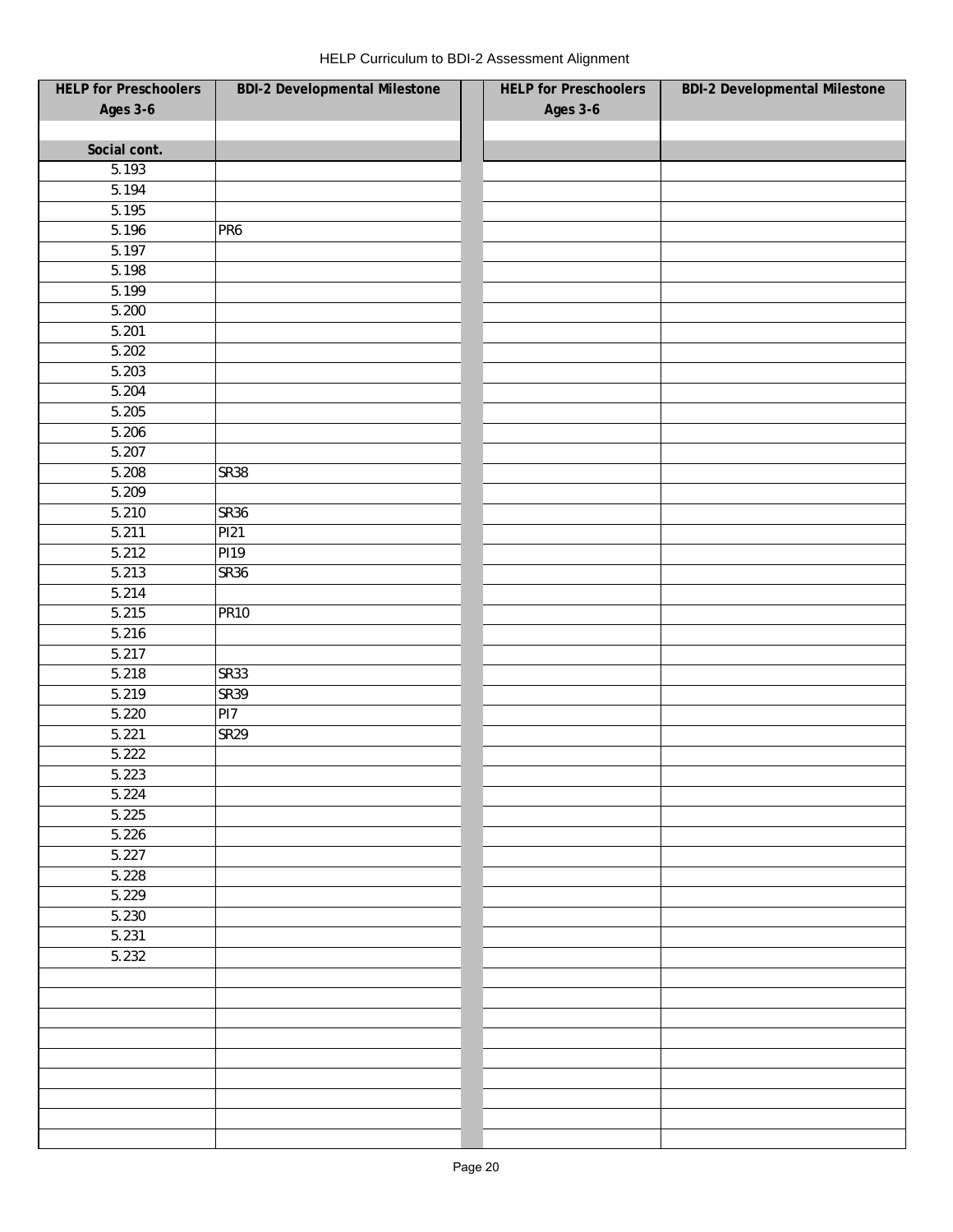| <b>HELP for Preschoolers</b> | <b>BDI-2 Developmental Milestone</b> | <b>HELP for Preschoolers</b> | <b>BDI-2 Developmental Milestone</b> |
|------------------------------|--------------------------------------|------------------------------|--------------------------------------|
| <b>Ages 3-6</b>              |                                      | Ages 3-6                     |                                      |
|                              |                                      |                              |                                      |
| Self Help                    |                                      | Self Help cont.              |                                      |
| 6.94                         | <b>SC14</b>                          | 6.143                        |                                      |
| 6.95                         | SC20                                 | 6.144                        |                                      |
| 6.96                         | SC <sub>18</sub>                     | 6.145                        |                                      |
| 6.97                         |                                      | 6.146                        |                                      |
| 6.98                         |                                      | 6.147                        |                                      |
| 6.99                         |                                      | 6.148                        |                                      |
| 6.100                        |                                      | 6.149                        |                                      |
| 6.101                        | SC31                                 | 6.150                        |                                      |
| 6.102                        | $\overline{SC13}$                    | 6.151                        |                                      |
| 6.103                        | SC <sub>16</sub>                     | 6.152                        |                                      |
| 6.104                        |                                      | 6.153                        |                                      |
| 6.105                        |                                      | 6.154                        | <b>SC21</b>                          |
| 6.106                        |                                      | 6.155                        |                                      |
| 6.107                        | SC35                                 | 6.156                        |                                      |
| 6.108                        | SC35                                 | 6.157                        |                                      |
| 6.109                        |                                      | 6.158                        | SC <sub>18</sub>                     |
| 6.110                        |                                      | 6.159                        |                                      |
| 6.111                        | <b>SC30</b>                          | 6.160                        | SC <sub>29</sub>                     |
| 6.112                        | SC <sub>28</sub>                     | 6.161                        | <b>SC28</b>                          |
| 6.113                        | SC16                                 | 6.162                        |                                      |
| 6.114                        | $\overline{SC22}$                    | 6.163                        |                                      |
| 6.115                        | SC <sub>28</sub>                     | 6.164                        | SC <sub>25</sub>                     |
| 6.116                        |                                      | 6.165                        | <b>SC28</b>                          |
| 6.117                        |                                      | 6.166                        |                                      |
| 6.118                        | SC <sub>18</sub>                     | 6.167                        | <b>SC29</b>                          |
| 6.119                        | SC <sub>18</sub>                     | 6.168                        | SC35                                 |
| 6.120                        | SC <sub>18</sub>                     | 6.169                        |                                      |
| 6.121                        | SC <sub>18</sub>                     | 6.170                        | SC35                                 |
| 6.122                        |                                      | 6.171                        |                                      |
| 6.123                        | SC <sub>23</sub>                     | 6.172                        | <b>SC18</b>                          |
| 6.124                        | SC30                                 | 6.173                        |                                      |
| 6.125                        | SC <sub>28</sub>                     | 6.174                        |                                      |
| 6.126                        | SC <sub>28</sub>                     | 6.175                        |                                      |
| 6.127                        | SC28                                 | 6.176                        |                                      |
| 6.128                        | SC <sub>18</sub>                     | 6.177                        |                                      |
| 6.129                        | SC <sub>18</sub>                     | 6.178                        | SC <sub>29</sub>                     |
| 6.130                        | SC <sub>18</sub>                     | 6.179                        |                                      |
| 6.131                        | SC29                                 | 6.180                        |                                      |
| 6.132                        |                                      | 6.181                        |                                      |
| 6.133                        | SC <sub>18</sub>                     | 6.182                        | <b>SC18</b>                          |
| 6.134                        |                                      | 6.183                        | SC33                                 |
| 6.135                        |                                      | 6.184                        |                                      |
| 6.136                        |                                      | 6.185                        |                                      |
| 6.137                        |                                      | 6.186                        |                                      |
| 6.138                        |                                      | 6.187                        |                                      |
| 6.139                        | SC24                                 | 6.188                        |                                      |
|                              | SC30                                 | 6.189                        |                                      |
| 6.140<br>6.141               |                                      | 6.190                        |                                      |
|                              |                                      |                              |                                      |
| 6.142                        | SC29                                 | 6.191                        |                                      |